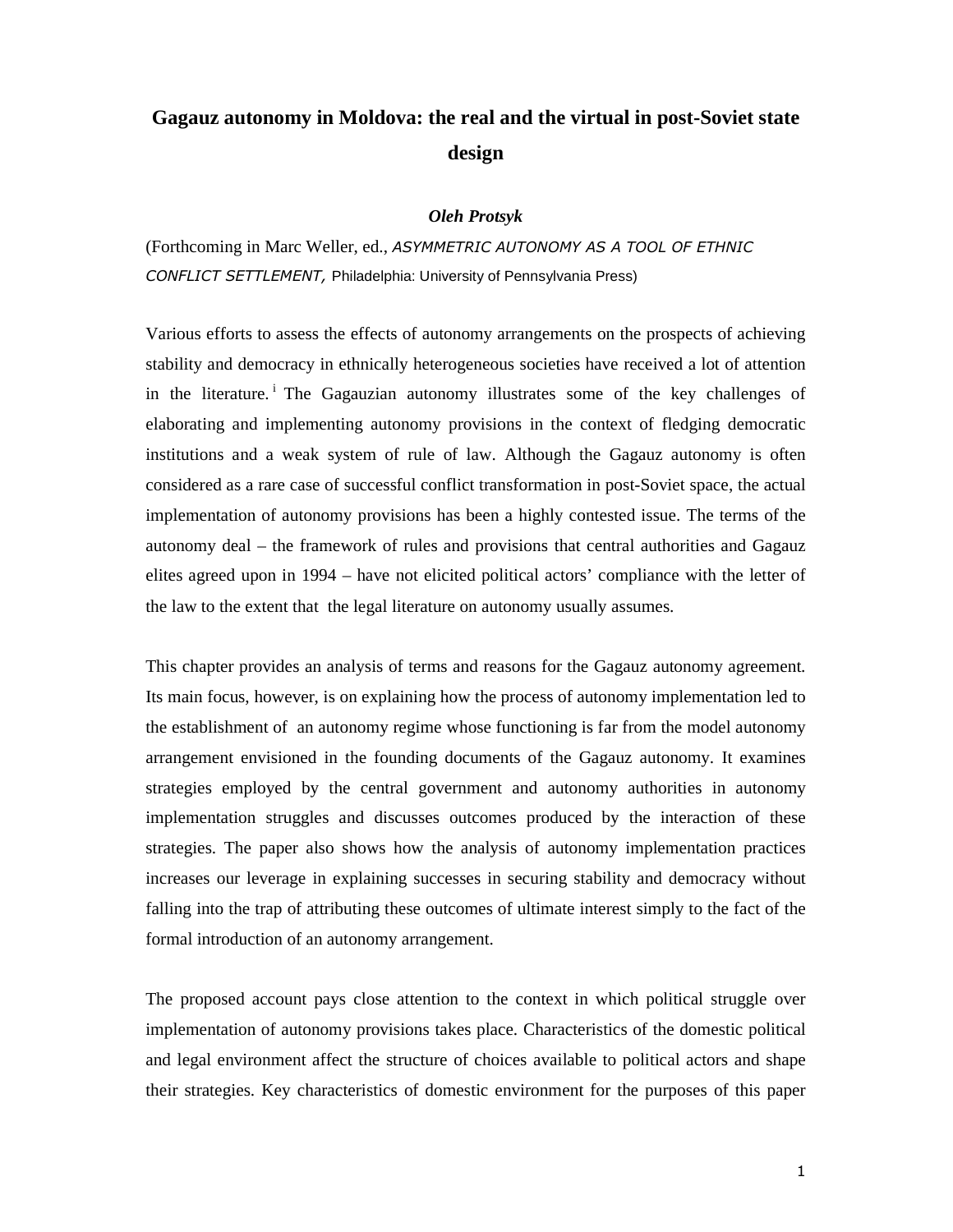include the autonomy region's economic vulnerability, the prevalence of neo-patrimonial political practices and the weakness of the rule of law tradition in Moldova. Two latter characteristics set apart the Gagauz case and many other autonomies in the developing world from the cases of territorial autonomies found in the context of developed Western democracies. While the latter cases provide much normative inspiration for writing on autonomy, it is the utility of autonomy principles for the former cases that are of central concern for the literature mentioned above.<sup>ii</sup>

The chapter starts with a review of the context and legal provisions of the 1994 agreement on the establishment of Gagauz autonomy. It then turns to discussing how this agreement on the autonomy arrangement was translated into a set of specific norms and practices. These norms and practices, which dramatically limited the scope of autonomy that many believe the 1994 settlement envisioned, are presented as a product of asymmetric power bargaining between political actors operating in the weak rule of law environment. Finally, the paper examines how this process of defining and narrowing the actual scope of autonomy affected the behaviour of autonomy elites and their commitment to pursuing the course of the region's democratization and maintaining non-conflictual relations with the center.

# **I. Terms of the Gagauz autonomy deal: definitional vagueness and its consequences**

In a volume on autonomy arrangements published by the leading publishing house in the field of international law, the Gagauz autonomy is classified as a 'fully-fledged' autonomy arrangement and put in the same category of full European autonomies as those existing in Italy, Spain, Portugal and on Aaland Islands. These "autonomies proper" are then distinguished in that volume from other autonomy-like arrangements in Europe that lack exclusive law-making powers either de jure or both de jure and de facto (Suksi 1998). In another authoritative document, a recent Venice Commission opinion on amendments to the status of the Gagauz autonomy stated that 'the extent of the powers conferred on the Gagauzian autonomous institutions is very striking' (Venice Commission 2002a).

What these accounts fail to acknowledge is a degree of conceptual and definitional vagueness contained in some of the main provisions of the autonomy's founding document, the 1994 Law on Special Legal Status of Gagauzia. Especially with regards to a key question of distribution of competencies, the document provides very little guidance on which powers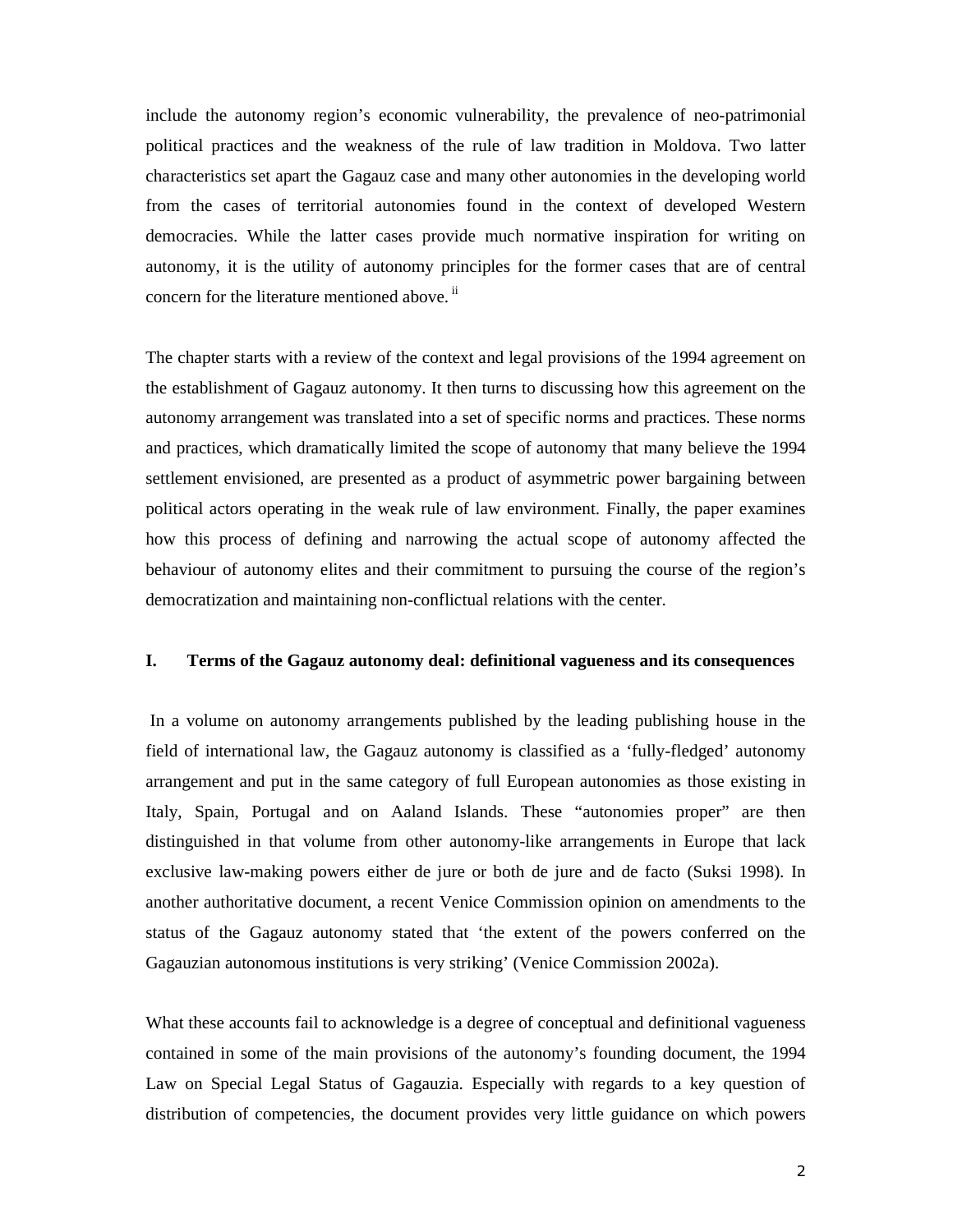belong to the central or autonomy government and how these governments should go about deciding where authority and responsibility reside on various matters of policy and governance. After briefly describing the general parameters of the autonomy agreement, this section focuses on how the agreement dealt with the question of competencies.

The agreement to establish a territorial autonomy for Gagauz minority in Moldova was a product of intense negotiations that followed the period of ethno-political mobilization in the early 1990s. Competing claims for sovereignty, public protests, and even small-scale outbursts of violence between civil and paramilitary groups claiming to represent the interests of the titular group and the Gagauz minority characterized the period of the Soviet disintegration and the establishment of the independent Moldovan state (King 1997; Crowther 1998; Neukirch 2002). Autonomy settlement thus became a response to an acute need to regulate ethno-political conflict in order to prevent its further escalation.<sup>iii</sup>

The 1994 Law on Special Legal Status of Gagauzia outlined the key provisions of the autonomy status. The law was passed by the Moldovan parliament after a period of negotiations between the central authorities and the Gagauz representatives, which also involved some elements of international mediation (Järve 2008; Webster 2005). The international community applauded the fact that a compromise was achieved and a number of observers praised the 1994 law for providing a solid foundation for ethnic tension deescalation and for being a crucial mechanism for meeting the Gagauz minority community needs under the general framework of the Moldovan state (Kolstø 2002; Roper 2001; Thompson 1998). As one of the analysts noted, the Gagauz case is the only case in Central-Eastern Europe and the former Soviet Union where de-jure autonomy status was granted to an ethnic group (Järve 2008).

The key points of the 1994 law addressed the issues of drawing the boundaries of administrative territory of the Gagauz autonomy, establishing the autonomy's legislative and executive authorities and defining the scope of their powers, specifying procedures for minority representation on the central level, and granting decision-making rights to the legislative assembly in a wide range of policy areas.<sup>iv</sup> Specific choices made with respect to each of these key aspects of autonomy arrangement have contributed to a distinct profile of the Gagauz autonomy in a formal legal sense.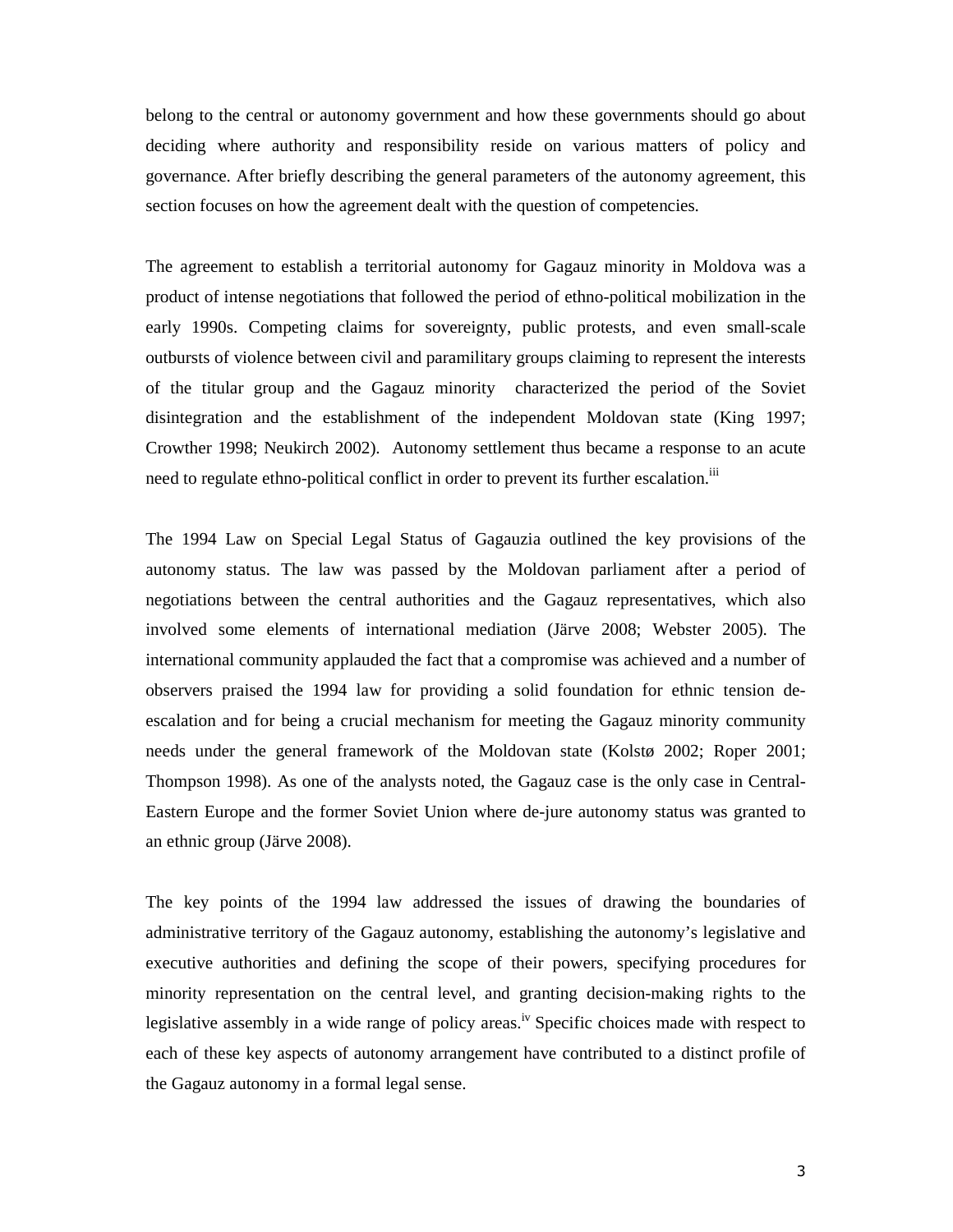Article 5 of the law stated that Gagauzia is composed of localities where Gagauzians make more than 50 percent of the population and are given an option for holding a referendum on joining the Gagauz autonomy for communities with less than 50 percent of the Gagauz. Some general characteristics of an autonomy established on the basis of this and other provisions of the 1994 law are outlined in Appendix 1.

The law provided general parameters for the SMD system of election to the Gagauz legislative assembly and included a provision on the direct popular election for the head of the executive government, Governor (Bashkan) of Gagauzia. The law did not envision any special norms for the Gagauz representation in the national parliament but provided quite specific guarantees for the executive representation. The Governor of Gagauzia is member ex-officio of the Moldovan cabinet. The heads of departments of the Executive Committee, the autonomy's executive body, can be made members of collegiums of respective national ministries on the Governor's request. The heads of Gagauzian departments of justice, internal affairs and security as well as the head of procurator's office and the chairman of the appeals court are members ex-officio of respective national ministries and other government institutions.

The law also listed policy competencies of the Gagauz autonomy in various substantive areas. Article 18 stipulated that the autonomy forms its budget from all type of payments by the national and autonomy legislations. Article 12 granted the Gagauazian legislative assembly the power to make decisions in areas as diverse as science, culture, and education on the one hand and the economy and environment on the other. Neither 12 nor any other article in the autonomy statute provided any details on what type of decision-making rights in relation to each specific policy area the statute envisioned.

While the structure of the 1994 law is generally similar to the structure of autonomy laws adopted elsewhere, its content is much shorter. Appendix 2 illustrates this by comparing the general characteristics of the 1994 law with the 1972 autonomy statute for South Tyrol, a frequently cited example of successful autonomy in Europe. As Appendix 2 demonstrates, the terms of the 1972 South Tyrol status law is more detailed than the terms of the 1994 Gagauzia status law in almost every type of provision. Although the count of words and statute articles, which constitutes the basis for the content analysis presented in Appendix 2, is no substitute for substantive legal analysis of individual provisions contained in the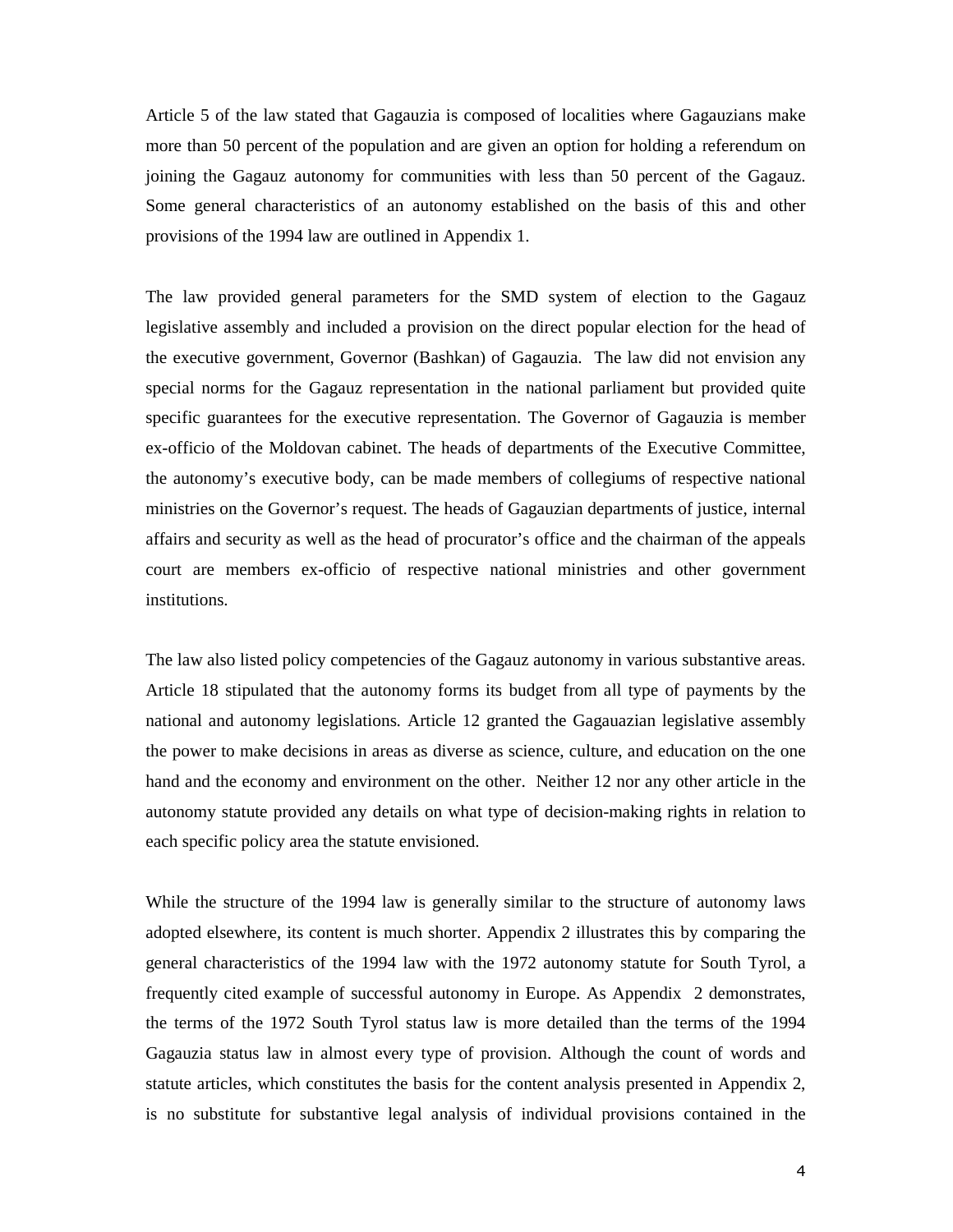statutes, the magnitude of differences in the volume and size of provisions is telling. For example, the size of articles describing institutions of legislative and executive government in the South Tyrol statute are four times larger than the size of articles dealing with the same issues in the Gagauzia statute law. Differences in the size of statute articles dealing with the description and allocation of policy competencies is even more dramatic, with the South Tyrol statute containing approximately nine times more text on issues of policy competencies than the Gagauzian statute.

The issue of competencies proved to be an especially controversial topic in the process of the implementation of the 1994 statute law in Gagauzia. These controversies were, to a significant extent, 'programmed in' at the stage of drafting the autonomy statue. A minimalist approach to the content of drafted provisions, which obviously made negotiations easier at the time of drafting the document, resulted in a lack of any specifications in the document regarding what having authority in a given policy area means or how decision-making rights in that particular area are distributed between the central and autonomy governments. The choices made at the stage of drafting the law delayed the conflict and moved it to the post agreement phase.

The wording of Article 12 and especially section 2 of this article, which simply lists the names of different policy areas in which the Gagauz autonomy has competencies, have generated some of the most lasting disagreements between central and autonomy governments. Appendix 3 gives exact wordings of some competency provisions from the section 2 of Article 12 in the 1994 autonomy statute and compares them with the competency provisions for the same policy areas in the 1972 autonomy statute for South Tyrol. The differences illustrated by this appendix further underscores the point about how little substantial content on issues of policy competence is provided by the Gagauzian statute law in comparison to the South Tyrol law. Article of 17 of the 1994 Gagauz autonomy statute provides some details on what the autonomy authorities can actually do but the discussion in this article is framed explicitly in terms of responsibilities of the executive and not the legislative body of the Gagauz autonomy.

For example, the Article 12's provision that the Gagauz assembly shall pass local laws on "local financial, budgetary, and tax activities" is interpreted by central government authorities as the right to lower the rates of local taxes and to choose which local taxes to collect within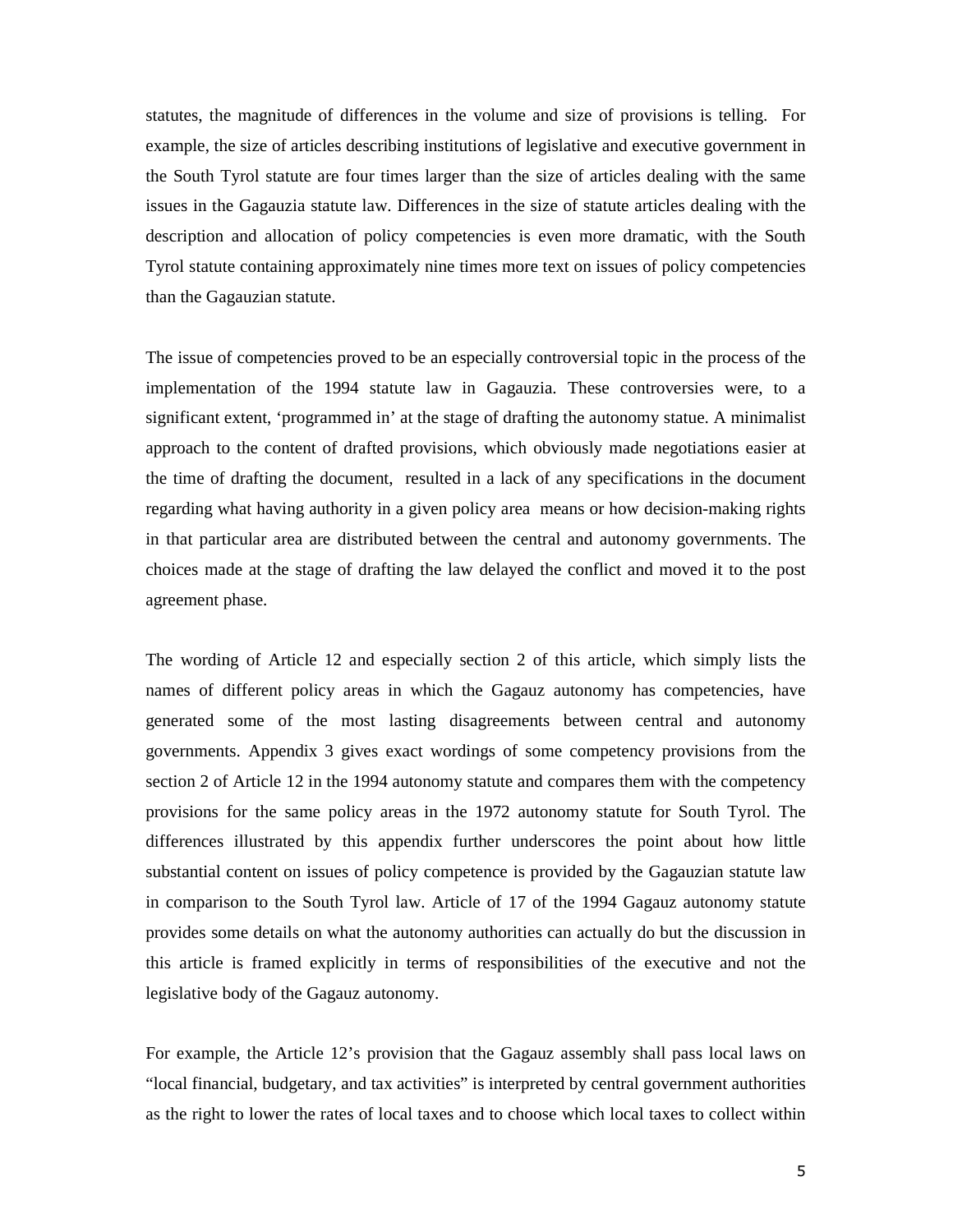the autonomy. The list of local taxes is regulated by the national legislation and is applicable to all local public administration units in the country. The Gagauz autonomy in this legal framework is just one of other local public administration units.

In retrospect, the choice to leave the description and division of competencies in the 1994 autonomy statute document unspecified and blurred has been highly consequential. By granting to the autonomy what appears on the paper to be vast policy competencies, the 1994 law raised the minority group's expectation about the scope of actual powers that the autonomy obtained. The central state actors interpreted the vagueness of the autonomy provision as an invitation to define and specify the scope of autonomy competencies through the adoption of national level legislative acts. In the long term, this initial choice of the drafting provisions also contributed to weakening the autonomy's powers of self-government in ways that are touched upon in the next section of this paper.

## **II. Responses to 'salami tactics' of reducing the scope of autonomy**

In game theory salami tactics refers to devices used to reduce the other player's threat of actions in the way that a salami is cut – one slice at a time (Dixit and Skeath 1999). The adoption of numerous individual pieces of national legislation and the development of legal framework for the functioning of the Moldovan state in the period after 1994 was obviously motivated by numerous factors, many of which had no relation to the autonomy. Yet the proliferation of national laws, cabinet orders and resolutions had an effect of shrinking the policy space for the Gaguaz self-government. New normative acts passed by the national parliament and executive bodies in the period after 1994 routinely ignored the special status of Gagauzia. As the Gaguazians frequently point out, the national legal development produced hundreds of legislative acts that regulate various types of societal relations throughout the country without given any consideration for special statutes of Gagauzia (Järve 2008).

There is a very weak sense of obligation or commitment on the part of central state actors to grant substantive policy competencies to the autonomy, which can be seen as partly rooted in the weakness of rule of law tradition in the post-communist world. The Gagauzian side claims that such obligations result from the central government's decision to agree to the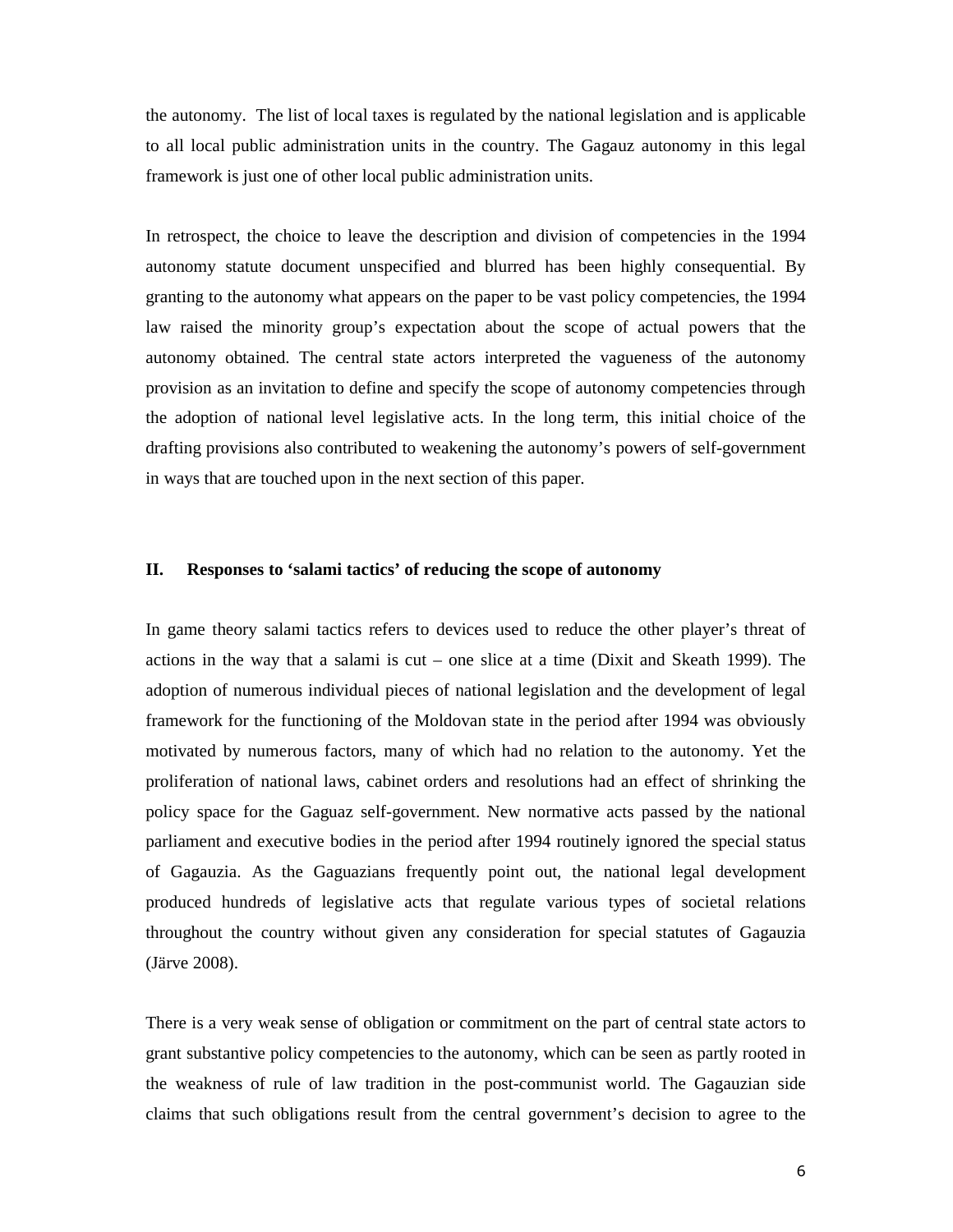1994 autonomy statute deal. The very idea of having contractual relations with the autonomy unit seems to be an uneasy concept for the central government. Thus, for example, the Venice Commission recommendation to specify in constitutional amendments that not only the autonomy unit but also the central government has the right to appeal autonomy decisions to the Constitutional Court did not receive support among national law makers (Venice Commission 2002b). The national lawmakers instead chose to specify in a revised version of Article 111 that control over conformity with national legislation on territory of Gagauzian autonomy is exercised by the Moldovan cabinet. Overall, the actions of central government indicate that it interprets its commitments as limited to recognition of the right of the autonomy to form its legislative and executive institutions but not the autonomy's right to legislate independently of central authorities in policy areas listed in the 1994 autonomy statute.

This is reflected, for example, in the bargaining over fiscal competencies. Since 2004 the central government agreed to the autonomy requests that certain types of national taxes such as the VAT and excise duties remain in the autonomy's budget. At the same time, the central government enacted policy of reducing central budget transfers to the autonomy proportionally to the amount of tax revenues kept by the autonomy on the basis of the 2004 agreement. "Equalization" principle, which means distribution of financial resources in accordance with population size of administrative units, is frequently evoked by the central government as justification for this policy (Osoian, 2007).

Salami slicing effect here refers to the inability of the Gagauz side to mount any credible opposition to this gradual encroachment on what the autonomy representatives believe are their self government rights granted by the 1994 statute. No single legal act passed by the national level authorities was strong enough to allow ethnic minority entrepreneurs to mobilize public support in the autonomy and threaten the center with a possibility of the new confrontation. In the view of minority representatives, every new piece of national legislation, which ignored a special status of autonomy, implied, however, a further encroachment on autonomy rights and put additional curbs on the power of autonomy.

 Autonomy authorities tried several strategies to reverse this trend. They included appeals to the constitutional court, efforts to introduce amendments into the national constitution, attempts to raise the status of the 1994 law, and initiatives to establish a new agreement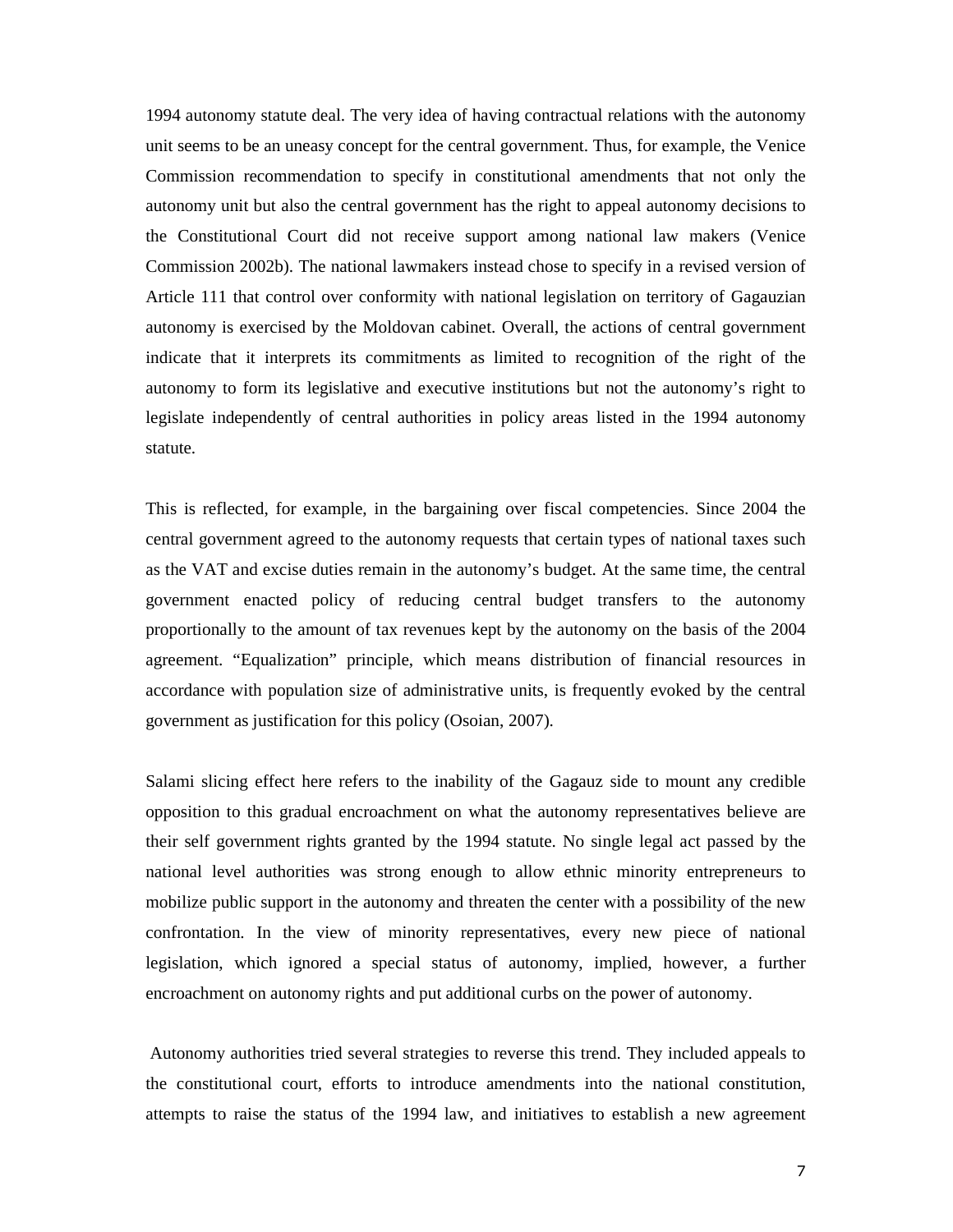between the central government and autonomy about the distribution of competencies or to modify individual pieces of national legislation. Neither of these strategies have so far proved to be successful in producing results that autonomy authorities would have liked to see.

The 1994 law referred legal disputes that arise between the autonomy and central government to Moldova's Constitutional Court. There have been six appeals by autonomy's legislative assembly to the Court since the Gagauz autonomy was established. One of these appeals was later recalled by the Gagauz authorities. Constitutional Court rejected five other appeals on various technical grounds. Given the serious shortcomings in how appeals were prepared by the Gagauzian side, it would not be justified to attribute the decision to reject appeals to some negative predisposition on the part of Constitutional Court (Zaporozhan 2007). This record, however, has had a negative effect on autonomy representatives' confidence in the ability of the Court to address their grievances.

A strategy to introduce changes to the Moldovan constitution resulted in modifications of the two constitutional articles. Since the 1994 law on special status was passed after the adoption of the Moldovan constitution, the Gagauzian authorities pushed for the introduction of constitutional amendments in order to entrench autonomy status and to strengthen the powers of autonomy. While the goal of entrenching the autonomy status was achieved by the adoption of the Article 111 "Autonomous Territorial Unit of Gagauzia" in 2003, the content of this article as well as mentioning of the autonomy in Article 110 did little to strengthen the autonomy's claims for greater control over its own affairs. The only substantive addition to powers of the autonomy – the right of legislative initiative in the national parliament (Article 72) – had little practical consequences for the functioning of the autonomy given that such an initiative requires the support of a legislative majority in order to become a national law. To date, no autonomy's initiative has been supported by the national parliament.

Two other initiatives - raising the status of the  $1994 \text{ law}^v$  and concluding a new agreement between the central government and autonomy about the distribution of competencies – were motivated by the desire to work around the developments in national legal framework. The autonomy authorities have slowly realized that a gradual encroachment on autonomy status, which in their view is manifested in the proliferation of national legal acts universally applied to the entire territory of the country, could not be reversed by appealing to the central authorities to make amendments to hundreds of pieces of recently adopted legislation.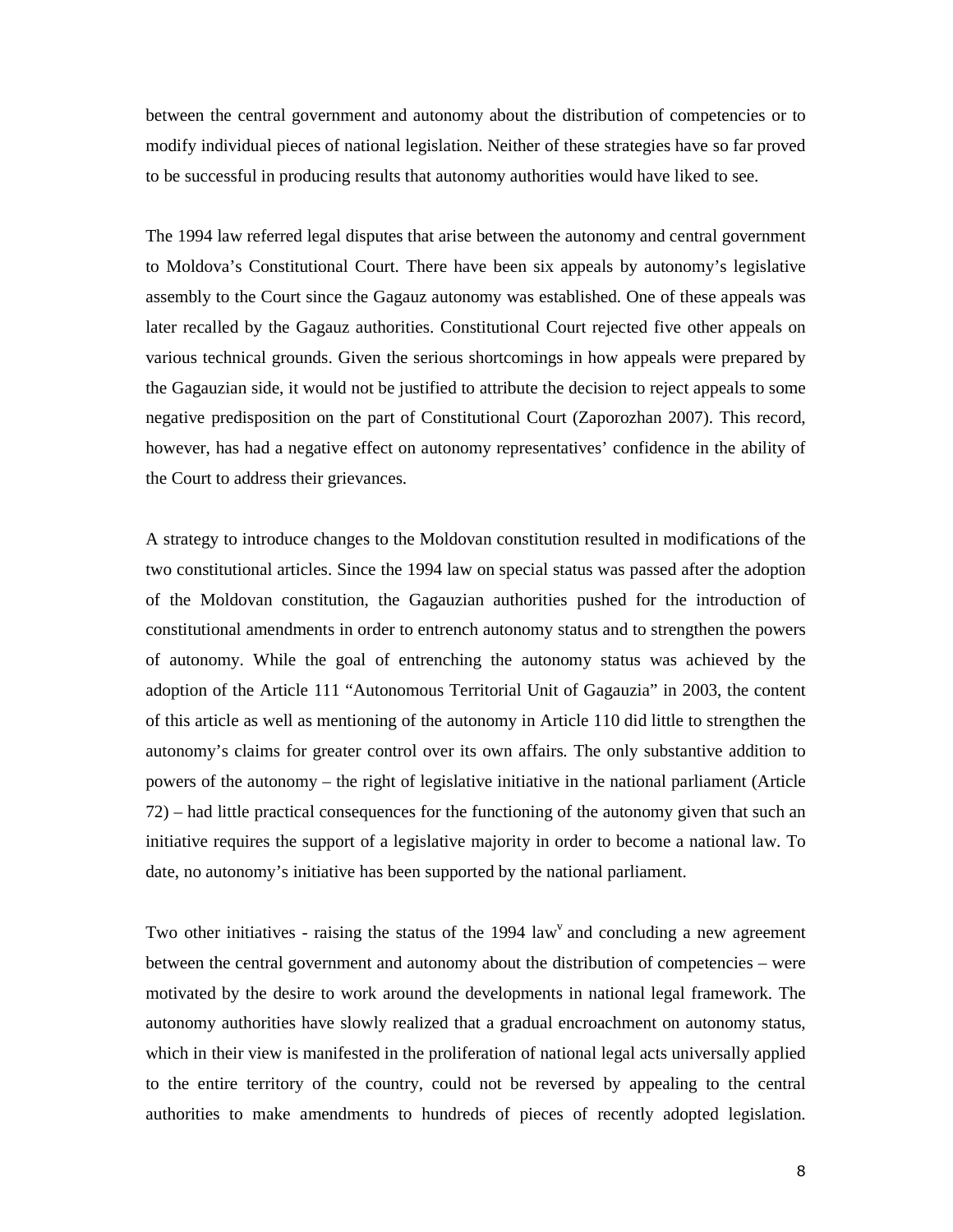Raising the status of the autonomy law or concluding a treaty in addition to the existing law was meant to surpass this new reality of well-elaborated and detailed national legislative framework by exempting the autonomy from requirements to comply with the framework provisions in certain policy areas mentioned in the 1994 autonomy law. As should be already obvious, these initiatives found little support in central government institutions.

Not being able to raise the status of the law, the Gagauz authorities resisted any attempts to change the law. Making amendments to the law has been advocated by the central government authorities on the ground that the Moldovan legal framework evolved very significantly in the time that passed since the passage of the 1994 law. Changes to the law are required in the view of the central government authorities because there is a growing number of contradictions between the national legislation and autonomy statute. The Gagauz side, on the other hand, sees the law as a crucial guarantee of the region's special status and is suspicious of any attempts to modify it.

The Gagauz authorities' attempts to secure the passage of amendments to the key pieces of national legislation so that the latter provide some space for the region's autonomous decision-making in certain policy areas also proved to be unsuccessful. To illustrate the Gagauz authorities' preferences in terms of policy areas for autonomous decision-making, Appendix IV lists draft laws (and summarizes their key provisions) prepared by the autonomy authorities for consideration in the national parliament in the aftermath of the 2001 national parliamentary elections. The elections were won overwhelmingly by the Moldovan communist party, which positioned itself as the most minority-friendly among major national parties.<sup>v<sub>1</sub></sup> As the appendix indicates, the autonomy authorities identified as their priority the introduction of changes in the following pieces of legislation: fiscal code, law on budgetary system and budgetary process, laws on licensing in different fields of business activity, laws on local public administration and on the status of local public officials, law on administrative-territorial organization, law on political parties, and several laws regulating other areas of economic and political life. Neither of these autonomy initiatives found support in the national government controlled by the communist party. The party, whose share of vote in Gagauzia went down dramatically in the next parliamentary elections in 2005, nevertheless retained its status as a governing party on a national level.

Another strategy for reversing the trend on reducing the potential scope of autonomy – non-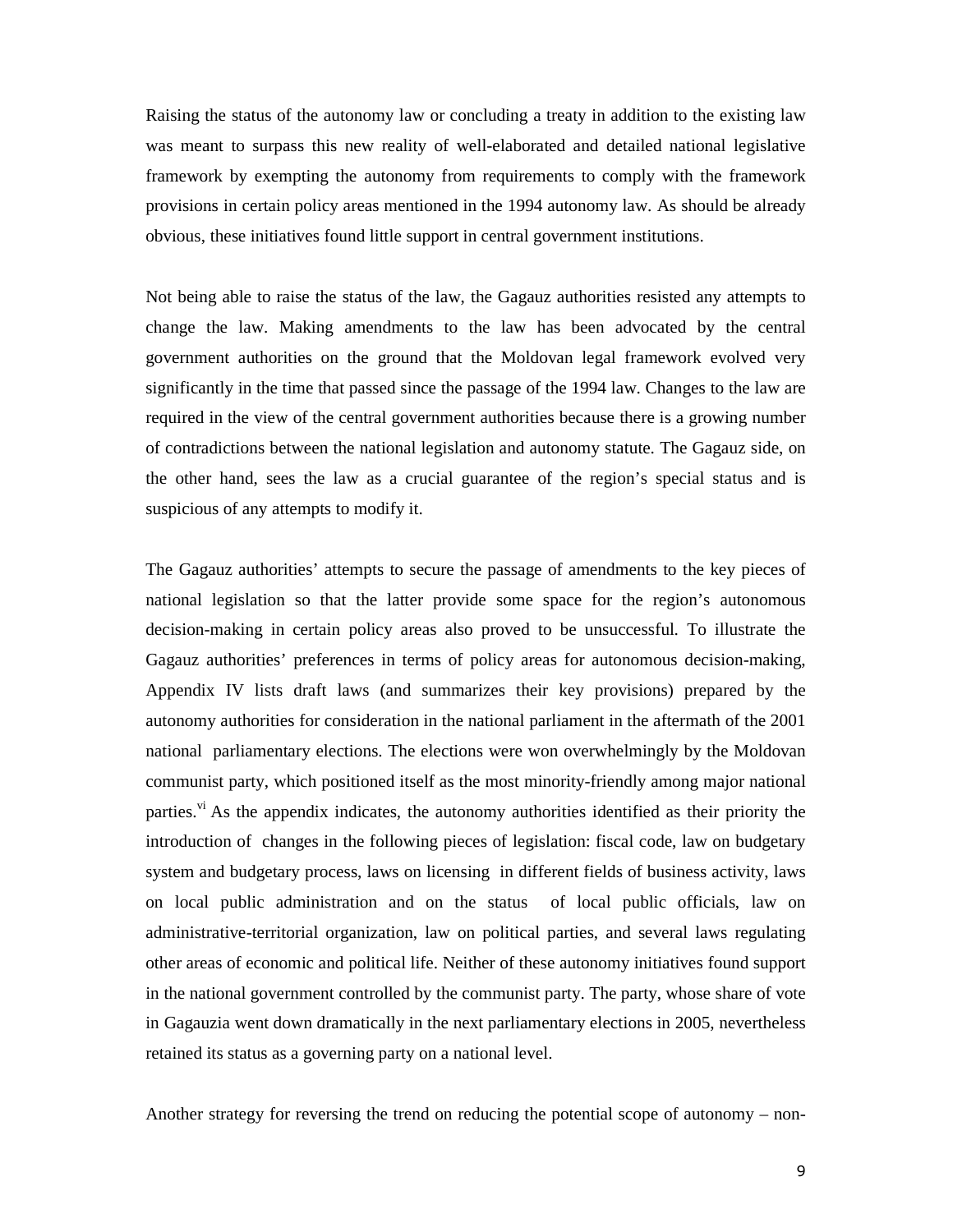compliance with national legal acts – has been also explored by the Gagauz side. Noncompliance combined with proliferation of autonomy regulations unilaterally issued by the Gagauz authorities created many contradictions in legal order, which is a basis for serious concerns for legal practitioners across the country. Vii This non-compliance, however has a sporadic nature and does not amount to organized and systematic resistance to the central government for reasons outlined in the next section of this paper. Non-compliance is, however, rationalized by autonomy actors as a response to what is perceived as fundamental reneging by central government on its previous commitments with regards to the status of the Gagauz autonomy.<sup>viii</sup>

The shortcomings and weaknesses in the legal system are also manifested in actions of central authorities throughout the analyzed period. There is a very weak sense of obligation or commitment on the part of central state actors to grant substantive policy competencies to the autonomy. The Gagauzian side claims that such obligations result from the central government's decision to agree to the 1994 autonomy statute deal. The very idea of having contractual relations with the autonomy unit seems to be an uneasy concept for the central government. Thus, for example, the Venice Commission recommendation to specify in constitutional amendments that not only the autonomy unit but also the central government has the right to appeal autonomy decisions to the Constitutional Court did not receive support among national law makers (Venice Commission 2002b). The national lawmakers instead chose to specify in a revised version of Article 111 that control over conformity with national legislation on territory of Gagauzian autonomy is exercised by the Moldovan cabinet. Overall, the actions of central government indicate that it interprets its commitments as limited to recognition of the right of the autonomy to form its legislative and executive institutions but not the autonomy's right to legislate independently of central authorities in policy areas listed in the 1994 autonomy statute.

#### **III. Explaining stability and democracy records**

What effects autonomy has on securing inter-ethnic peace and democracy, as this paper's introduction stated, are central concerns for the literature on power-sharing. Detailed examination of the Gagauzian case suggests that emerging patterns of stability and democracy could not be attributed exclusively or primarily to the effects of formal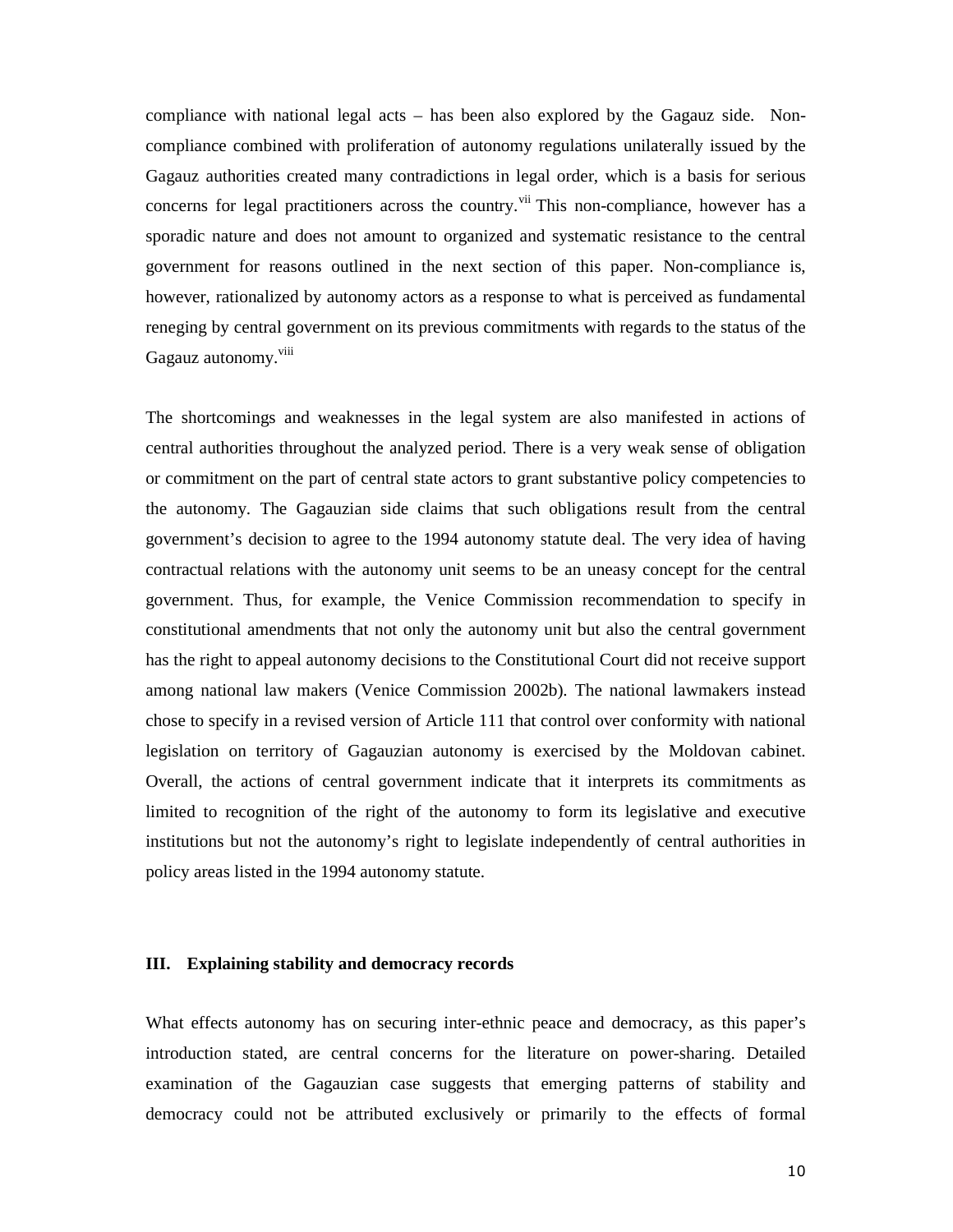institutional arrangements. These patterns are better explained by examining the interplay of formal and informal rules and practices that shape relations between the center and autonomy and have profound effects on political dynamics inside the autonomy.

Informal mechanisms of control are ubiquitous under the weak rule of law system.<sup>1x</sup> A large volume of literature on informal institutions, norms, and rules in states with weak legal systems testifies to the significance of problems that post-Soviet states face (McMann 2006; Galligan and Kurkchiyan 2003; Hale 2003; Darden 2001). Informal rules and norms relevant to this specific discussion of the functioning of an autonomous regime include subordination of the judiciary branch to the executive branch of government, selective use of law enforcement, and arbitrary application of administrative norms and regulations by government bureaucracies.

The centre and the autonomy managed to avoid any serious confrontation since the 1994 autonomy settlement has been achieved. It means there have been no instances of widespread violence, sustained mass protests, or riots. This does not, however, imply that the relations between the center and autonomy were cordial and mutually satisfactory. The underlying tensions surfaced from time to time and manifested themselves in occasional noncompliance with national legislation, sporadic public actions, radical political statements, and symbolic gestures. Thus, for example, in August 2001 Moldovan mass media reported about festivities celebrating the  $11<sup>th</sup>$  anniversary of the attempt to proclaim Gagauzia's sovereignty. The speaker of autonomy's legislative assembly reportedly claimed in his speech during the event that if the Moldovan authorities fail to adjust national legislation to accommodate Gagauz laws, the Gagauz authorities would have to reactivate the 1990 declaration of independence and set up their own state structures (Järve 2008).

The absence of serious confrontation despite the growing disillusionment on the part of the Gagauz establishment with how the autonomy functions has to be explained. As literature on intra-group dynamics suggests, accounting for a behavior of minority elite can be a starting point for such explanation.<sup>x</sup> A review of minority elite actions in the Gagauz suggests that, overall, these elite avoided mobilizing the autonomy population in its efforts to win concessions from the central government. Whilst the rhetoric has at times escalated, the Gagauz elite have not been willing to risk an open conflict with the center over the status of autonomy.<sup>xi</sup>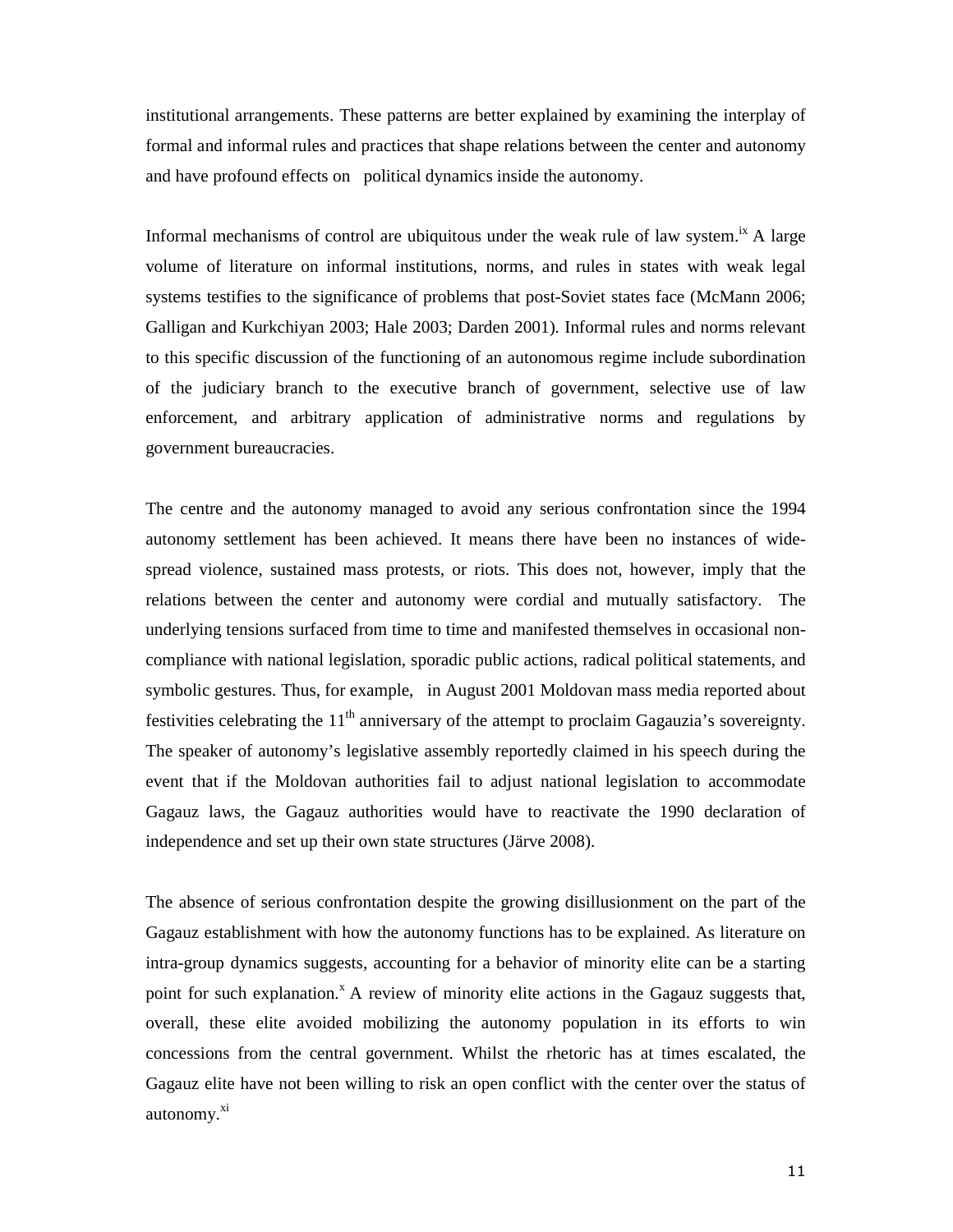The Gagauzian incumbent governor's story is telling in this respect. The 2006 governor's elections saw the race between then incumbent governor Gheorghii Tabunshchik, who was supported by the central government, and Mikhail Formuzal, a leading opposition figure who severely criticized Tabunshchik for his conformist stand vis-à-vis central government. After winning the election, Mikhail Formuzal chose to scale down his rhetoric and to adopt a reconciliatory stand towards central government. The accommodationist approach of the new governor was partly due to a realization of the counter productivity of escalating tensions with the center whose increasing assertiveness under the communist party-led government reflected a growing consolidation of the Moldovan state**.** While in many respects this state remains very weak, its affairs are no longer in complete disarray as was the case in the beginning of 1990s when the Gagauz minority leaders faced the weak institutions of the newly emerged state torn by ethno-political conflicts.

The accommodating stand of autonomy elites in the Gagauz case is partly explained by the high level of autonomy region's economic dependence on the center. The underdeveloped character of region's economy is illustrated by the fact that only approximately a half of the autonomy's budget is formed by own fiscal and non-fiscal incomes. The rest of the budget is formed by the deductions from the state taxes and by the direct transfers from the national budget. In 2005, for example, the deductions from the state taxes accounted for 30 percent of autonomy budget and national budget transfers for 21 percent (Osoian 2007).

The central government also exercises a high level of discretion in allocation of budget transfers. Moldovan experts on economy often decry the lack of formalized procedures for making decisions about transfers (Ionita 2006). The discretionary nature of decision making about transfers increases the central government's leverage over local governments across the country as well as over the Gagauz leadership. The latter can be denied a fair share of transfers in case of political tensions with the center., In 2007, for example, the Gagauz governor Formuzal, who beat the central government-supported candidate in the 2006 gubernatorial race, claimed that 90 million MDL of transfers from the draft Law on state budget for 2008 do not meet autonomy's real needs. The calculations offered by autonomy's authorities to the MoF were 49 million MDL higher. There were not enough funds for education – with 13 million less than necessary; another 2.7 million were missing for cultural programs, and so on (Nesterova 2007).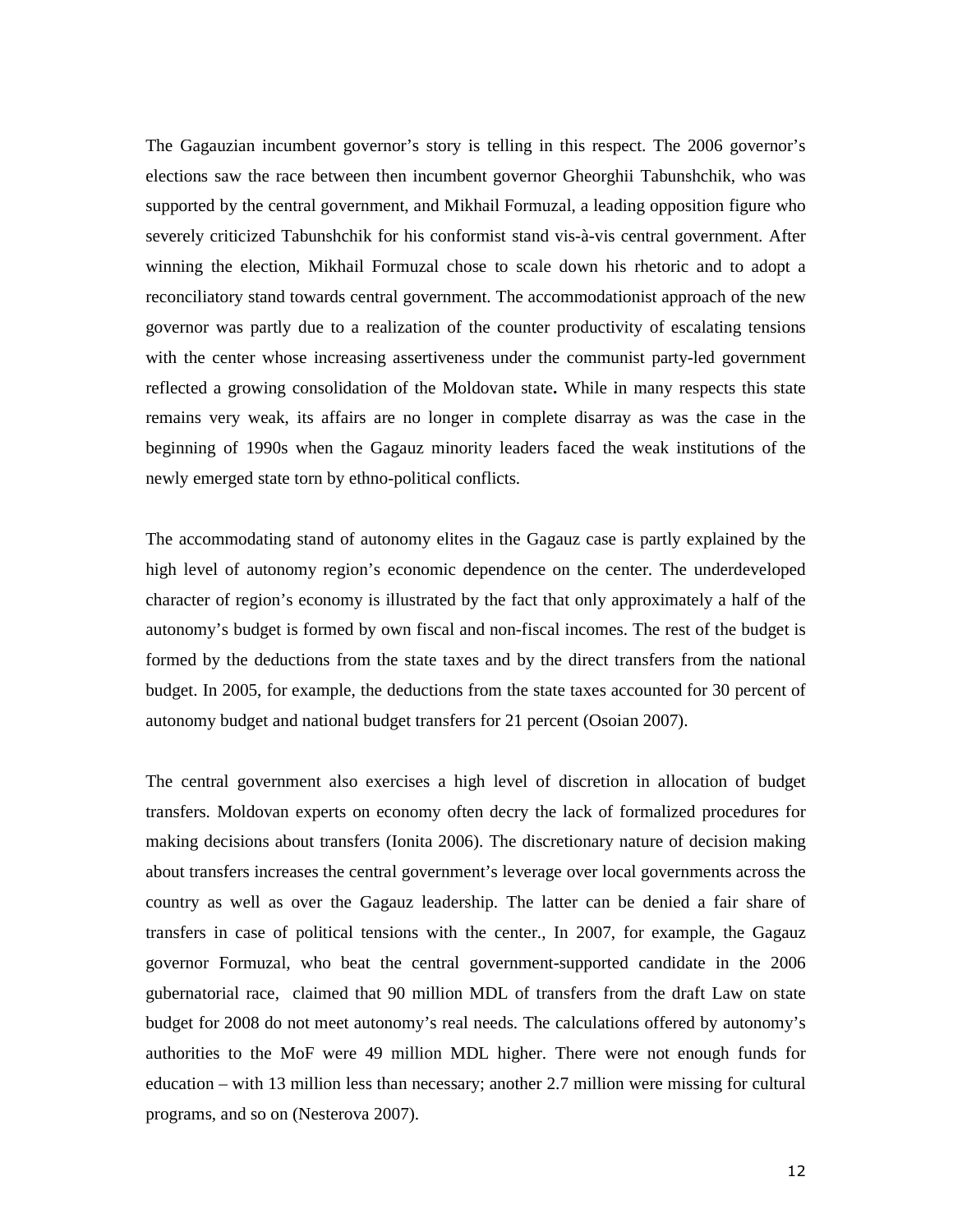While the final amount of transfers for Gagauzia in the 2008 budget has been raised to 105 million MDL, this example illustrates one type of risks that political confrontation with the centre creates for the autonomy leadership. Inability to secure sufficient financial inflows from the national centre can undermine the incumbent autonomy leadership' support at home and weaken this leadership vis-à-vis other elite groups competing for the control of autonomy government.

The autonomy leadership' unwillingness to take a more radical stand in demanding a greater scope for self-government is also a product of other forms of informal pressure exercised by the central government. As it was already mentioned, such informal practices as subordination of the judiciary to the executive branch of government and selective use of law enforcement are important tools of social control in post-communist states. Two out of three governors that the Gagauzian autonomy has had since the establishment of the autonomy in 1994 faced criminal charges raised against them by central government controlledprosecutors for mishandling their duties in one or another capacity as elected officials (primarily, corruption charges). One of them, Dmitri Kroiter, who was elected a governor in 1999 resigned in 2002 after coming under increased pressure from the central government to step down.<sup>xii</sup> The other one, Mikhail Formuzal, saw many criminal charges, which had been raised against him when he was in opposition, still outstanding when he became a governor. Overall, the autonomy elites face a credible threat of their tenure in various offices if the Gagauz autonomy<sup>xiii</sup> disrupted (and criminal charges brought against them through legal mechanisms of a central state) and if their actions depart too far from the preferences of the central authorities. Thus, it is the mechanisms of coercion and co-optive control rather than the effects of power sharing that might better explain the observed patterns of stability in the center-autonomy relations in after the 1990-92 confrontation period.<sup>xiv</sup>

#### **IV. Conclusion**

Traditional conception of law sees legal documents, such as the Gagauz autonomy statute that was discussed at length in this paper, as structuring relations between the centre and the autonomy on principles of obedience, obligation, and compliance with the provisions of the law. In the context of transitional post-communist societies as well as in the much of the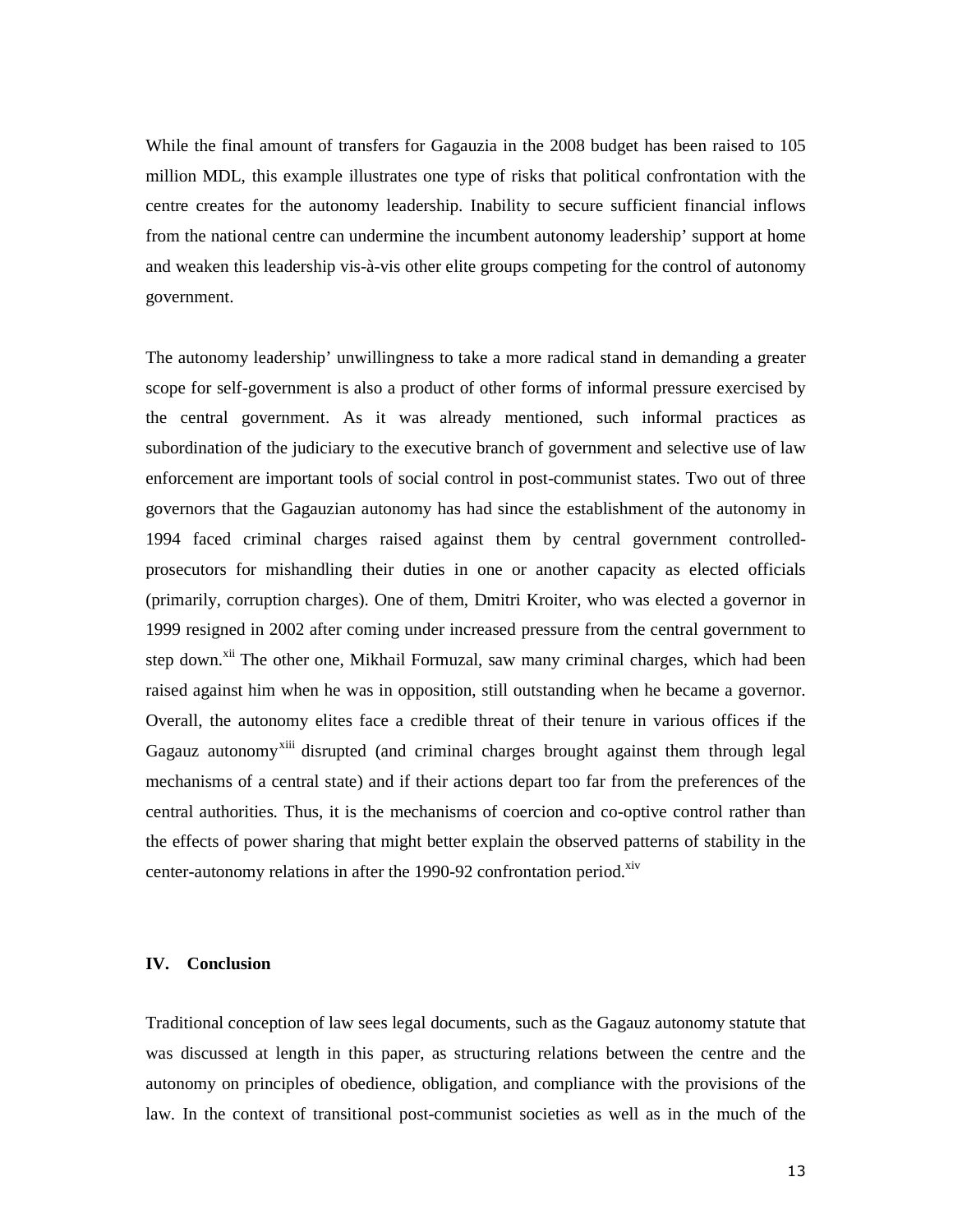developing world the applicability of these principles to the behavior of all types of political and societal actors can not be taken for granted. In other words, autonomous causal efficacy of the law should not be assumed to follow simply from the fact of the passage of the law.

The Gagauzian experience with autonomy nevertheless provides several lessons for the drafters of autonomy provisions. First, having too general and poorly specified provisions on distribution of competencies in the autonomy founding documents contributes in the long run to undermining the position of the autonomy side, especially if power differentials between majority and minority are of a high magnitude. Second, territorial autonomy provisions are not likely to become a preferred choice for accommodating minority demands in the post-Soviet space, with the possible exception of few cases of already frozen conflicts. The adoption of territorial autonomy arrangements was possible in circumstances of extreme weakness of central state, which was the case in the early years of transition from communism. The recovery of the central state, either in democratic or authoritarian format, makes central authorities increasingly unwilling to cede control over its territory through institutialization of autonomy.

The above findings can be read as contradicting some of the recent literature claims that describe state strength as an important condition for successful implementation of power sharing agreements (Rothchild and Roeder 2005). State strength defined in terms of the effectiveness of central government and administrative bureaucracy might expand without any substantial benefits for autonomy government. In the Gagauz case, the growing taxcollecting and service-delivery capacities of the Moldovan state contributed little to empowering the autonomy that continue to exist primarily on the paper. Power sharing literature would benefit from more detailed and systematic specification of scope conditions under which some of relationships hypothesized in this literature hold.

For social scientists, the Gagauz experience also highlights the importance of considering informal mechanisms of subordination and control when trying to explain patterns of order and stability in multiethnic societies. The current strand of power sharing literature seems to pay little attention to the earlier theorizing on the role of control in governing multiethnic societies. This literature and our understanding of societal stability in culturally diverse societies outside the Western world would benefit if more efforts are invested in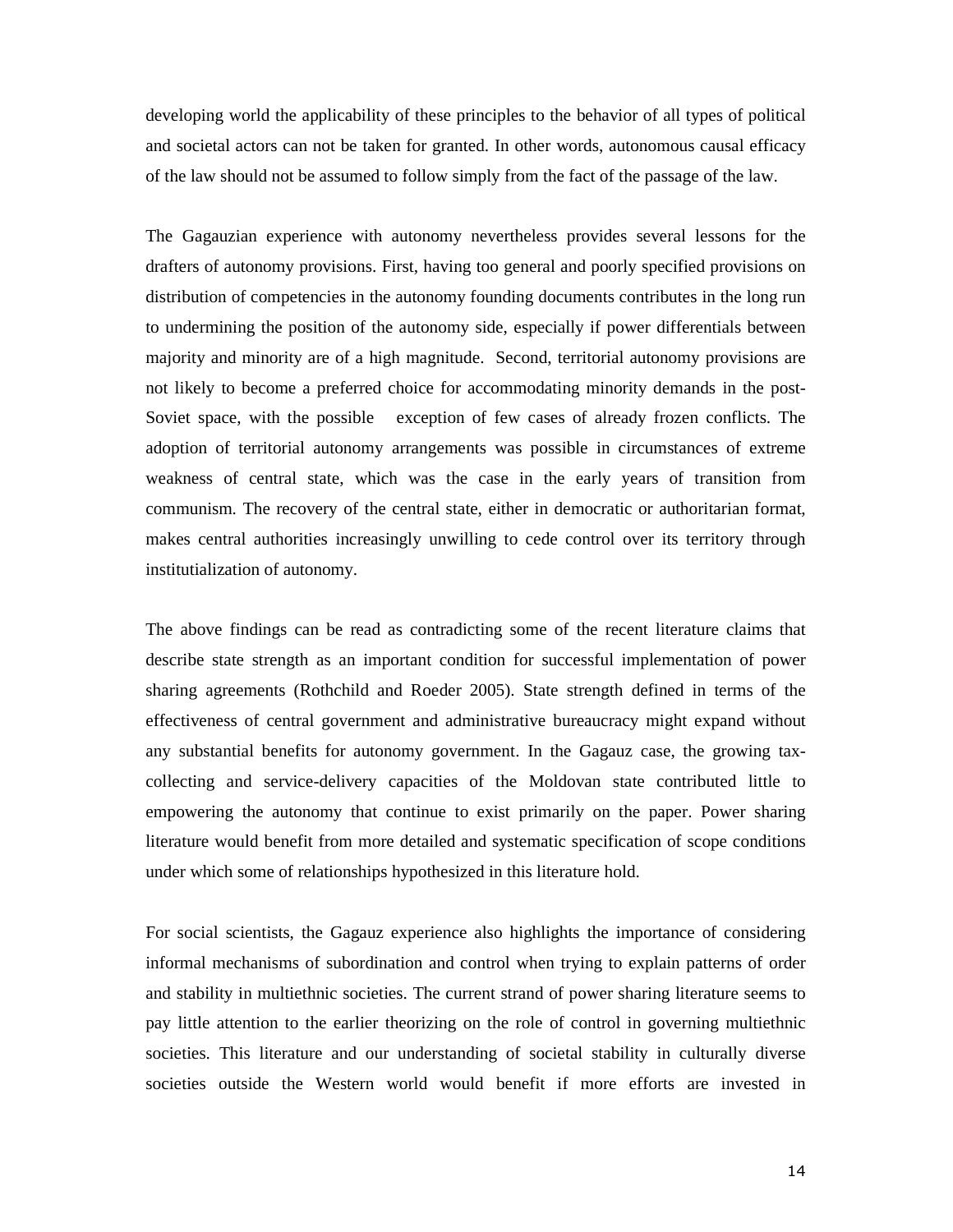understanding the interplay between formal and informal institutions in shaping the dynamics of majority-minority relations and regulating ethno-political conflicts.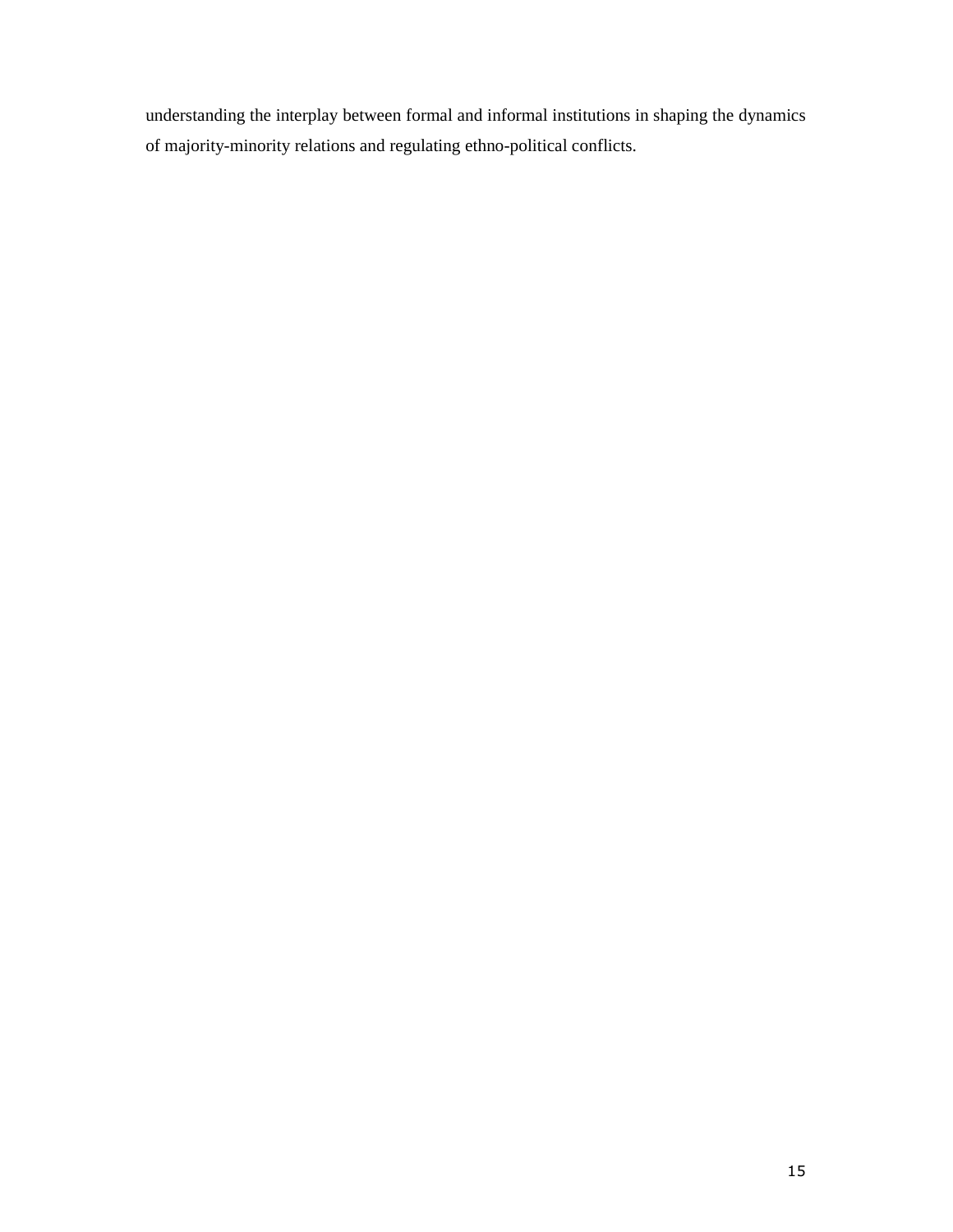# **Appendix 1. Profile of AUTONOMUS TERRITORIAL UNIT OF GAGAUZIA (GAGAUZ-YERI)**

| <b>Status</b>                              | Autonomus Territorial Unit in Moldova                                          |
|--------------------------------------------|--------------------------------------------------------------------------------|
|                                            | (23.04.1994)                                                                   |
| Capital                                    | Comrat                                                                         |
| <b>Population</b>                          | 155.646 (4.6% of the total population of                                       |
|                                            | Moldova, excluding Transnistria).                                              |
| <b>Official Languages</b>                  | Gagauz, Moldovan, Russian                                                      |
| Governor                                   | Formuzal Michael Macar (2006-present)                                          |
| <b>Chairman of the People's Assembly</b>   | Stepan Esir                                                                    |
| Area                                       | $1.830 \text{ km}^2$                                                           |
|                                            | 707 sq mi                                                                      |
| <b>Density</b>                             | 85/km <sup>2</sup> /sq mi                                                      |
| <b>Administration Division</b>             | 1 municipality (Comrat), 2 cities (Ceadir-                                     |
|                                            | Lunga, Vulcanesti), 23 communes (29                                            |
|                                            | settlements). Gagauzia is structured into                                      |
|                                            | three districts: Comrat, Ceadir-Lunga and                                      |
|                                            | Vulcanesti.                                                                    |
| <b>Ethnic Composition</b>                  | Gagauz (85,7%), Moldovans (8,1%),                                              |
|                                            | Bulgarians (5%), Russians (2,4%) and                                           |
|                                            | Ukrainians (2,3%).                                                             |
| <b>Ethnic Gagauz population, by native</b> | Gagauz language (92,3%), Russian                                               |
| language                                   | language (5,84%), Moldovan language                                            |
|                                            | $(0,86\%)$ , Ukrainian language $(0,41\%)$ ,                                   |
|                                            | Romanian language (0,22%) and                                                  |
|                                            | Bulgarian language (0,21%).                                                    |
| <b>Religion</b>                            | Orthodox (93%), Baptist (1,62%),                                               |
|                                            | Romano-Catholic (0,06%), other                                                 |
|                                            | religions $(5,32\%)$ .                                                         |
| <b>Economy</b>                             | Agri-industrial sector (cereals, crops,<br>viticulture and wine making, animal |
|                                            | breeding, tobacco). More than 5000                                             |
|                                            | enterprises are registered (agricultural,                                      |
|                                            | processing, textiles, ready-made clothes),                                     |
|                                            | 14 wineries, more than 450 small-sized                                         |
|                                            | business. A Free Economic Zone,                                                |
|                                            | Valcanes, is based in Gagauzia.                                                |
|                                            | 930                                                                            |
|                                            |                                                                                |
| <b>GNI</b> per capita Moldova (\$)         |                                                                                |
| <b>Currency</b>                            | Moldovan leu (MDL)                                                             |

**Sources:** 

• National Bureau of Statistics, the 2004 census results at http://www.statistica.md/recensamint.php

 The World Bank (Moldova Data Profile) http://devdata.worldbank.org/external/CPProfile.asp?PTYPE=CP&CCODE=MDA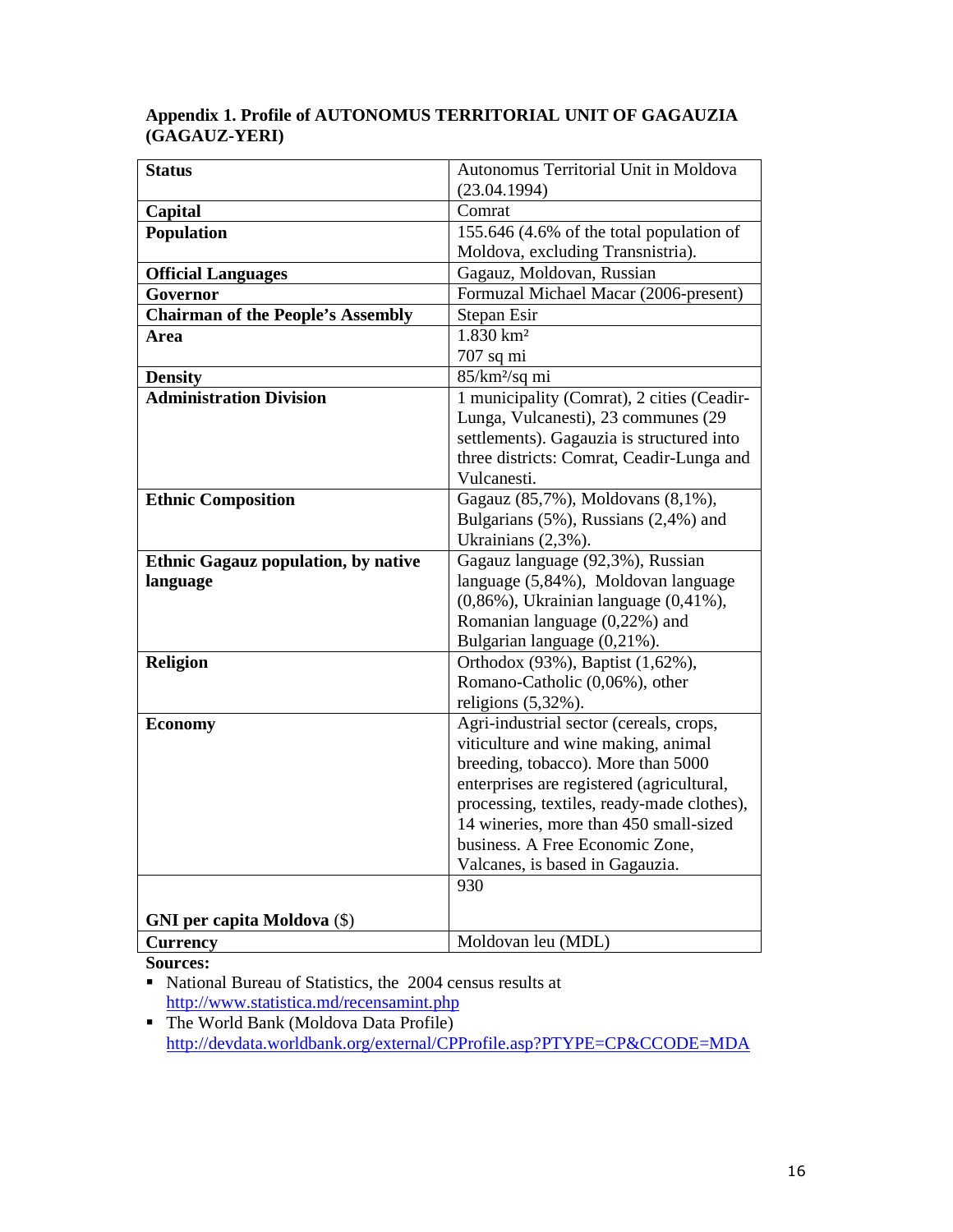|                                    |                                                 | Appendix 2. Number and size of Articles in Addonomy Statutes, by Categories |
|------------------------------------|-------------------------------------------------|-----------------------------------------------------------------------------|
|                                    | The Law on Special Status of<br>Gagauzia (1994) | Special Autonomy Statute for South Tyrol *<br>(1972)                        |
| <b>General Provisions</b>          | N. of Words: 301                                | N. of Words: 209                                                            |
|                                    | Total N. of Articles: 5                         | Total N. of Articles: 3                                                     |
|                                    | Art. 1-2                                        | Art. 1-3                                                                    |
|                                    | Art. 4-6                                        |                                                                             |
| Use of Languages                   | N. of Words: 53                                 | N. of Words: 374                                                            |
|                                    | Total N. of Articles: 1                         | Total N. of Articles: 4                                                     |
|                                    | Art. 13                                         | Art. 99-102                                                                 |
|                                    |                                                 |                                                                             |
| Distribution of                    | N. of Words: 338                                | N. of Words: 2992                                                           |
| Policy                             | Total N. of Articles: 1                         | Total N. of Articles: 12                                                    |
| Competencies                       | art.12 (not included points                     | Chapter II: Functions of the Region (art. 4 -                               |
|                                    | 4, 5 & 6                                        | 7) & (N. of Words 354)                                                      |
|                                    |                                                 | Chapter III: Functions of the Province (art.<br>Е                           |
|                                    |                                                 | 8-15) & (N. of Words 1481)                                                  |
|                                    |                                                 | Chapter IV: Provisions common to the<br>Е                                   |
|                                    |                                                 | Region and the Provinces (art. $16 - 23$ ) &                                |
|                                    |                                                 | (N. of Words 1157)                                                          |
|                                    |                                                 |                                                                             |
| Description of<br>Main Legislative | N. of Words:1064                                | N. of Words: 4090                                                           |
| and Executive                      | Total N. of Articles: 9                         | Total N. of Articles: 34                                                    |
| <b>Autonomy Bodies</b>             | Art. 7-11                                       | Chapter I: Organs of the Regions (art. 24 –                                 |
|                                    | Art. 14-17                                      | 46) & (N. of Words 2009)                                                    |
|                                    |                                                 | Chapter II: Organs of the Province (art. 47 -                               |
|                                    |                                                 | 54) & (N. of words 2081)                                                    |
| Approval and                       | N. of Words: 123                                | N. of Words: 518                                                            |
| Promulgation of                    |                                                 |                                                                             |
| Laws                               | Total N. of Articles: 1                         | Total N. of Articles: 6                                                     |
|                                    | Art. 13                                         | Art. 55 - 60                                                                |
| Finance                            | N. of Words: 76                                 | N. of Words: 1567                                                           |
|                                    | Total N. of Articles: 1                         | Total N. of Articles: 18                                                    |
|                                    | Art. 18<br>٠                                    | Art. 69 - 86<br>٠                                                           |
| Jurisdictional                     | N. of Words: 267                                | N. of Words: 618                                                            |
| Organs                             | Total N. of Articles: 3                         | Total N. of Articles: 7                                                     |
|                                    | $Art. 20-22$                                    | Art. 90-96                                                                  |
| Constitutional                     | N. of Words: 100                                | N. of Words: 263                                                            |
| Court                              | Total N. of Articles: 2 sub-                    | Total N. of Articles: 2                                                     |
|                                    | paragraphs                                      | Art. 97-98                                                                  |
|                                    | Art. 12 points $4 & 5$                          |                                                                             |
| <b>National Security</b>           | N. of Words: 267                                | N. of Words: 265                                                            |
| and Internal Affairs               | Total N. of Articles: 2                         | Total N. of Articles: 2                                                     |
|                                    |                                                 | $\blacksquare$                                                              |
|                                    | Art. 23-24<br>$\blacksquare$                    | Art. 87-88                                                                  |
| Change and<br>Amendments           | N. of Words: 31                                 | N. of Words: 249                                                            |
|                                    | Total N. of Articles: 1                         | Total N. of Articles: 3                                                     |
|                                    | Art. 27<br>$\blacksquare$                       | Art. 103-105<br>$\blacksquare$                                              |

Appendix 2. Number and Size of Articles in Autonomy Statutes, by Categories

Source: "The Law on the Special Legal Status of Gagauzia", 23.12..1994 and Special Statute for the Region of Trentino Alto Adige", 31.08.1972.

Note: The 1972 South Tyrol Statute also contains the following sections which have no comparable equivalent in the 1994 Gagauzia Law: "Local Government Bodies," "Public Property and Estate of the Region and Provinces,"and "Lists of personnel employed in State Offices in the Province of Bolzano"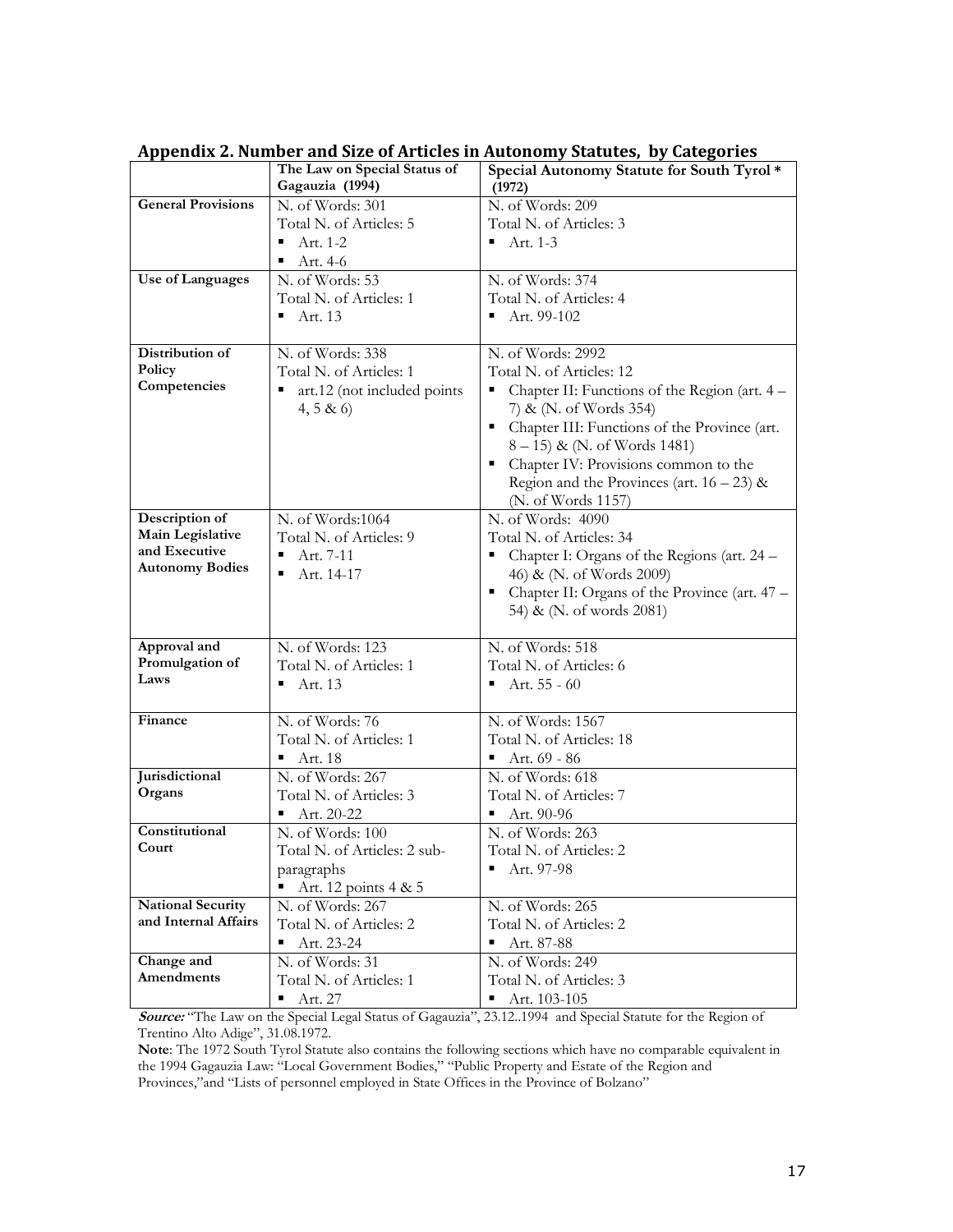Appendix 3. Comparative Table on the Wording of Selected Competences: The Law on the Special Legal Status of Gagauzia (1994) and the Special Autonomy Statute for South Tyrol (1972)

| The Law on the Special Legal Status of<br>Gagauzia                                                                                                                                                                                         | Special Autonomy Statute for South Tyrol                                                                                                                                                                                                                                                                                                      |
|--------------------------------------------------------------------------------------------------------------------------------------------------------------------------------------------------------------------------------------------|-----------------------------------------------------------------------------------------------------------------------------------------------------------------------------------------------------------------------------------------------------------------------------------------------------------------------------------------------|
| Gagauzia is an autonomous territorial unit, with a<br>special status as a form of self-determination of<br>the Gagauzes, which constitutes an integral part<br>of the Republic of Moldova.<br>The People's Assembly of Gagauzia shall pass | Trentino Alto Adige, comprising the territory of the Provinces of Trento and Bolzano, constitutes an autonomous<br>region, with legal status, within the political structure of the Italian Republic, one and indivisible, on the basis of the<br>principles of the Constitution and according to the present Statute.                        |
| local laws in the following areas:                                                                                                                                                                                                         |                                                                                                                                                                                                                                                                                                                                               |
| Science, culture and education                                                                                                                                                                                                             | Province:                                                                                                                                                                                                                                                                                                                                     |
|                                                                                                                                                                                                                                            | Protection and preservation of the historic, artstic and popular heritage*.                                                                                                                                                                                                                                                                   |
|                                                                                                                                                                                                                                            | Local customs and traditions and cultural institutions (libraries, academies, institutes, museums) at provincial level;<br>local artistic, cultural and educational events and activities, and in the Province of Bolzano, also through the media of<br>radio and television, but without the power to set up radio and television stations*. |
|                                                                                                                                                                                                                                            | Nursery schools*.<br>٠                                                                                                                                                                                                                                                                                                                        |
|                                                                                                                                                                                                                                            | School welfare in regard to those educational sectors in which the Provinces have legislative competence*.                                                                                                                                                                                                                                    |
|                                                                                                                                                                                                                                            | Vocational training*.<br>Primary and secondary education (middle schools, classical, scientific, teacher-training, technical, further education and<br>artistic secondary schools) **.                                                                                                                                                        |
| • Local financial, budgetary and tax activities.                                                                                                                                                                                           | Region:                                                                                                                                                                                                                                                                                                                                       |
|                                                                                                                                                                                                                                            | Regulation of land and agricultural credit institutions, savings banks and rural banks, as well as regional credit<br>organizations**.                                                                                                                                                                                                        |
|                                                                                                                                                                                                                                            | The revenue from mortgage taxes collected on property situated in its territory shall be assigned to the Region. Specific<br>quotas of state tax revenue collected in the territory of the Region shall also be assigned to the Region. (See art.69)                                                                                          |
|                                                                                                                                                                                                                                            | To the extent that foreign trade is subject to the limitations and approval of the State, the Region shall have the power                                                                                                                                                                                                                     |
|                                                                                                                                                                                                                                            | to authorise such trade within limits to be established by agreement between the Government and the Region. In the                                                                                                                                                                                                                            |
|                                                                                                                                                                                                                                            | case of foreign trade based on quotas that affect the economy of the Region, the latter shall be assigned a part of the                                                                                                                                                                                                                       |
|                                                                                                                                                                                                                                            | import and export quota, to be fixed by agreement between the Government and the Region.                                                                                                                                                                                                                                                      |
|                                                                                                                                                                                                                                            | Province:                                                                                                                                                                                                                                                                                                                                     |
|                                                                                                                                                                                                                                            | Regulation of small holdings in accordance with Art. 847 of the Civil Code; regulation of "entailed farms" and family<br>holdings governed by ancient statutes or customs*.                                                                                                                                                                   |
|                                                                                                                                                                                                                                            | The Province may authorize the opening and the transfer of branches of local, provincial or regional credit institutions,                                                                                                                                                                                                                     |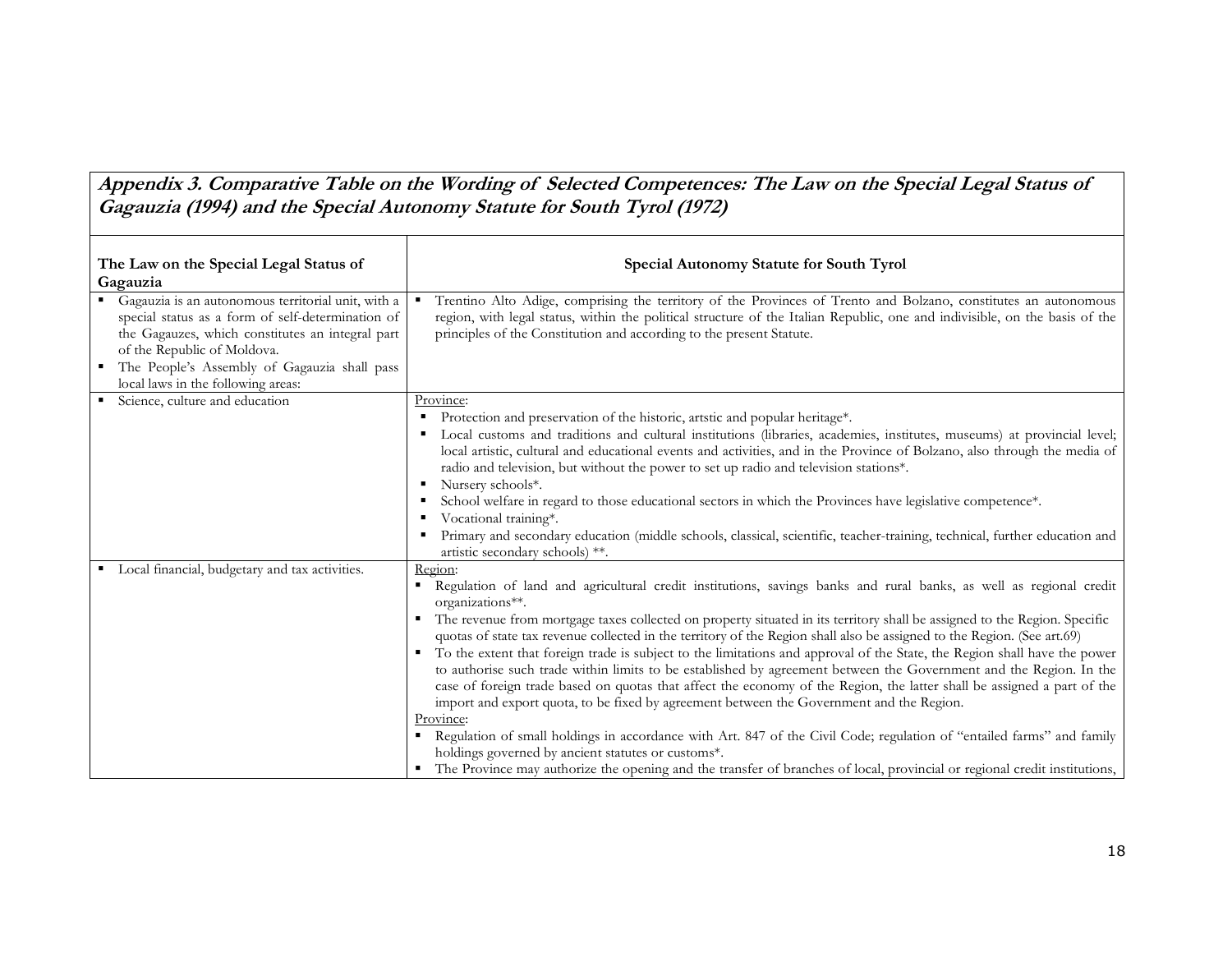|                        | following consultation with the Ministry of the Treasury.                                                                                                                                                                                                                                                                                                                                                                                                                                                                                                                                                                                                                                                                                                                                                                                                                                                                                                                                                                                                                                                                                               |
|------------------------|---------------------------------------------------------------------------------------------------------------------------------------------------------------------------------------------------------------------------------------------------------------------------------------------------------------------------------------------------------------------------------------------------------------------------------------------------------------------------------------------------------------------------------------------------------------------------------------------------------------------------------------------------------------------------------------------------------------------------------------------------------------------------------------------------------------------------------------------------------------------------------------------------------------------------------------------------------------------------------------------------------------------------------------------------------------------------------------------------------------------------------------------------------|
|                        | Unless the general rules on economic planning provide for a different system of financing, the Ministry of Industry<br>shall assign to the Provinces of Trento and Bolzano quotas of the annual allocations contained in the state budget<br>for the implementation of state laws to finance increases in industrial activity. The quotas shall be fixed  Should the<br>State intervene with its own funds in the provinces of Trento and Bolzano in order to carry out special national school<br>building plans, these funds shall be used in agreement with the Provinces.<br>The Province of Bolzano shall use its own funding allocated for welfare, social and cultural purposes in direct<br>proportion to the extent of each linguistic group and with reference to the needs of this group, except in the case of<br>extraordinary events requiring immediate intervention for special requirements.<br>The Province of Trento shall ensure the allocation of funding to an appropriate extent in order to promote the<br>protection and the cultural, social and economic development of the Ladin, Mocheni and Cimbrian populations resident |
|                        | in its territory, taking into account their size and specific needs.                                                                                                                                                                                                                                                                                                                                                                                                                                                                                                                                                                                                                                                                                                                                                                                                                                                                                                                                                                                                                                                                                    |
|                        | The income from tax collected on electrical energy consumed in their respective territories shall be assigned to the<br>Provinces.                                                                                                                                                                                                                                                                                                                                                                                                                                                                                                                                                                                                                                                                                                                                                                                                                                                                                                                                                                                                                      |
|                        | • 9/10 of the annual rent established by law and payable for concessions of large-scale diversions of public water in the<br>Province, granted or to be granted for whatever purpose, shall be assigned by the State to the Province.<br>The Provinces may impose levies and taxes on tourism.                                                                                                                                                                                                                                                                                                                                                                                                                                                                                                                                                                                                                                                                                                                                                                                                                                                          |
|                        | " The Provinces shall be assigned specific quotas of the yield from the tax revenues of the state collected in their<br>respective territories (See art. 75).                                                                                                                                                                                                                                                                                                                                                                                                                                                                                                                                                                                                                                                                                                                                                                                                                                                                                                                                                                                           |
|                        | Region and Province:<br>The Region and the Provinces may, by law, levy their own taxes in conformity with the taxation system of the state in<br>matters of their respective competence.                                                                                                                                                                                                                                                                                                                                                                                                                                                                                                                                                                                                                                                                                                                                                                                                                                                                                                                                                                |
|                        | • The Region and the Provinces may issue internal loans on their own guarantee for an amount not exceeding their<br>normal income in order to provide for investments in works of a permanent character.                                                                                                                                                                                                                                                                                                                                                                                                                                                                                                                                                                                                                                                                                                                                                                                                                                                                                                                                                |
|                        | " The Region and the Provinces shall collaborate in the assessment of state taxes on the income of bodies with fiscal<br>residence in their respective territories.                                                                                                                                                                                                                                                                                                                                                                                                                                                                                                                                                                                                                                                                                                                                                                                                                                                                                                                                                                                     |
|                        | The Region, the Provinces and the Communes shall have their own budget for the financial year, which shall coincide<br>with the calendar year (For more details see art. 84).                                                                                                                                                                                                                                                                                                                                                                                                                                                                                                                                                                                                                                                                                                                                                                                                                                                                                                                                                                           |
| ■ Economy and Ecology. | Province:                                                                                                                                                                                                                                                                                                                                                                                                                                                                                                                                                                                                                                                                                                                                                                                                                                                                                                                                                                                                                                                                                                                                               |
|                        | Protection of the countryside*.                                                                                                                                                                                                                                                                                                                                                                                                                                                                                                                                                                                                                                                                                                                                                                                                                                                                                                                                                                                                                                                                                                                         |
|                        | Artisan activities*.                                                                                                                                                                                                                                                                                                                                                                                                                                                                                                                                                                                                                                                                                                                                                                                                                                                                                                                                                                                                                                                                                                                                    |
|                        | Mines, including mineral and thermal waters, quarries and peat bogs*.                                                                                                                                                                                                                                                                                                                                                                                                                                                                                                                                                                                                                                                                                                                                                                                                                                                                                                                                                                                                                                                                                   |
|                        | Hunting and fishing*.                                                                                                                                                                                                                                                                                                                                                                                                                                                                                                                                                                                                                                                                                                                                                                                                                                                                                                                                                                                                                                                                                                                                   |
|                        | Alpine pastures and parks for the protection of flora and fauna*.                                                                                                                                                                                                                                                                                                                                                                                                                                                                                                                                                                                                                                                                                                                                                                                                                                                                                                                                                                                                                                                                                       |
|                        | " Tourism and the hotel industry, including guides, alpine bearers, ski instructors and ski schools*.                                                                                                                                                                                                                                                                                                                                                                                                                                                                                                                                                                                                                                                                                                                                                                                                                                                                                                                                                                                                                                                   |

٦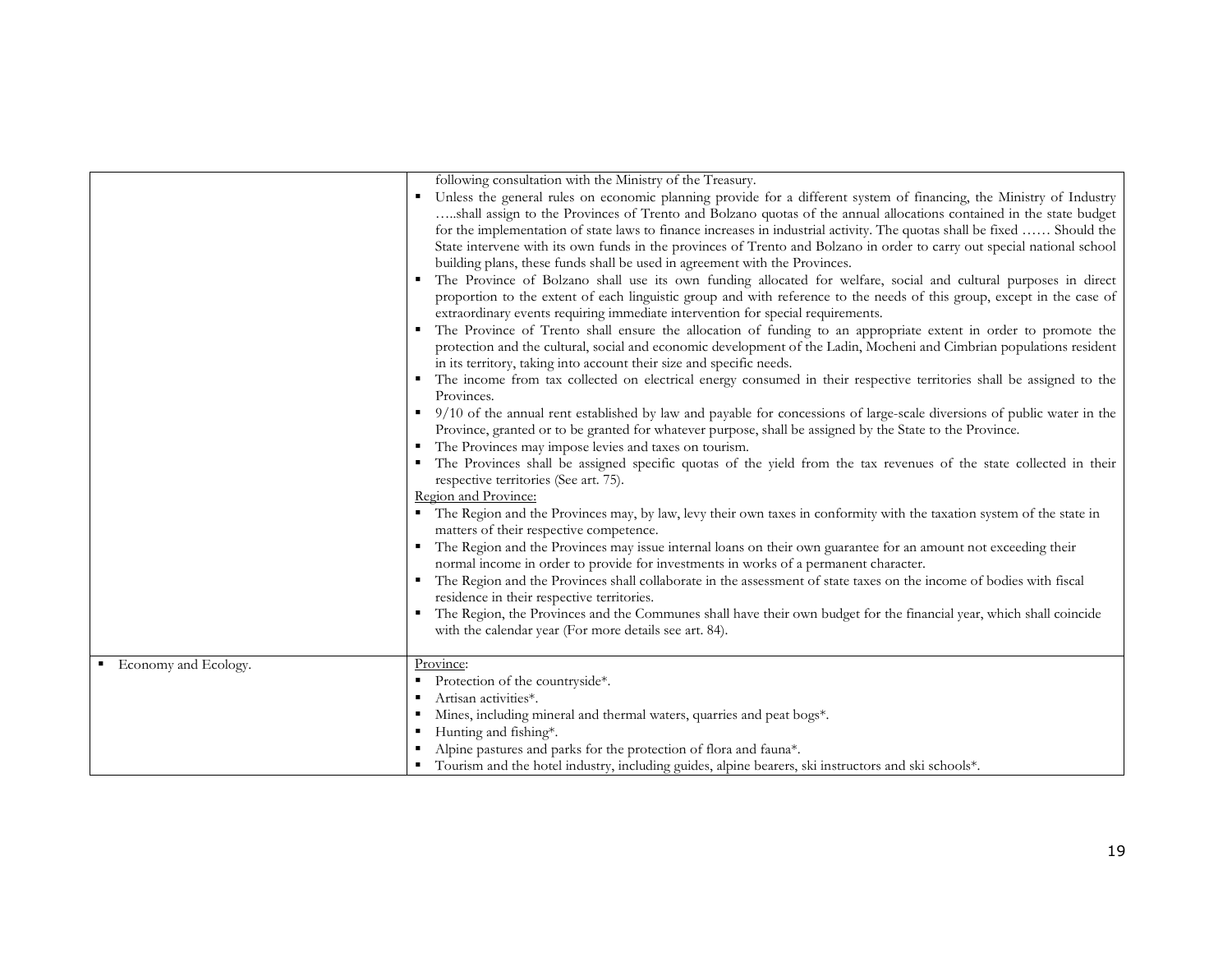| Agriculture, forests and forestry personnel, cattle and fish breeding, plant pathology institutes, agricultural consortia and<br>experimental stations, hail protection services, land reclamation*.                                                                                                                          |
|-------------------------------------------------------------------------------------------------------------------------------------------------------------------------------------------------------------------------------------------------------------------------------------------------------------------------------|
| Third, fourth and fifth category water works*.                                                                                                                                                                                                                                                                                |
| Commerce**.                                                                                                                                                                                                                                                                                                                   |
| Commercial businesses, without prejudice to the requirements of State laws for obtaining licenses, the supervisory<br>powers of the State for reasons of public safety and the power of the Ministry of the Interior to annual in accordance                                                                                  |
| with national legislation the provisions adopted in the matter, however definitive. Ordinary appeals procedure against<br>such action shall take place within the framework of the provincial autonomy <sup>**</sup> .                                                                                                        |
| Increase in industrial production**.                                                                                                                                                                                                                                                                                          |
| Use of public waters, except for large-scale diversions for hydro-electric purposes**.                                                                                                                                                                                                                                        |
| With regard to concessions for large-scale diversions for hydro-electric purposes and extension to their term, the<br>territorially competent Provinces shall have the power to present their observations and objections at any time before<br>the publication of the final decision by the Higher Council for Public Works. |
| The Provinces shall also have the right to appeal to the Higher Courts for Public Waters against decrees granting<br>concessions or extensions.                                                                                                                                                                               |

Legend: \* Estimates of exclusive competences; \*\* estimates of shared competences

Sources: "The Law on the Special Legal Status of Gagauzia", 23.12..1994 and Special Statute for the Region of Trentino Alto Adige", 31.08.1972.

Note: Competencies listed above were not affected by the following legal amendments and changes: "Autonomous Territorial Unit of Gagauzia", Art. 111 (adopted 25.07.2003), Constitution of Republic of Moldova,; "Modified Text of the Constitution of the Trentino Alto Adige and the Provinces of Trento and Bolzano", 18.10.2001;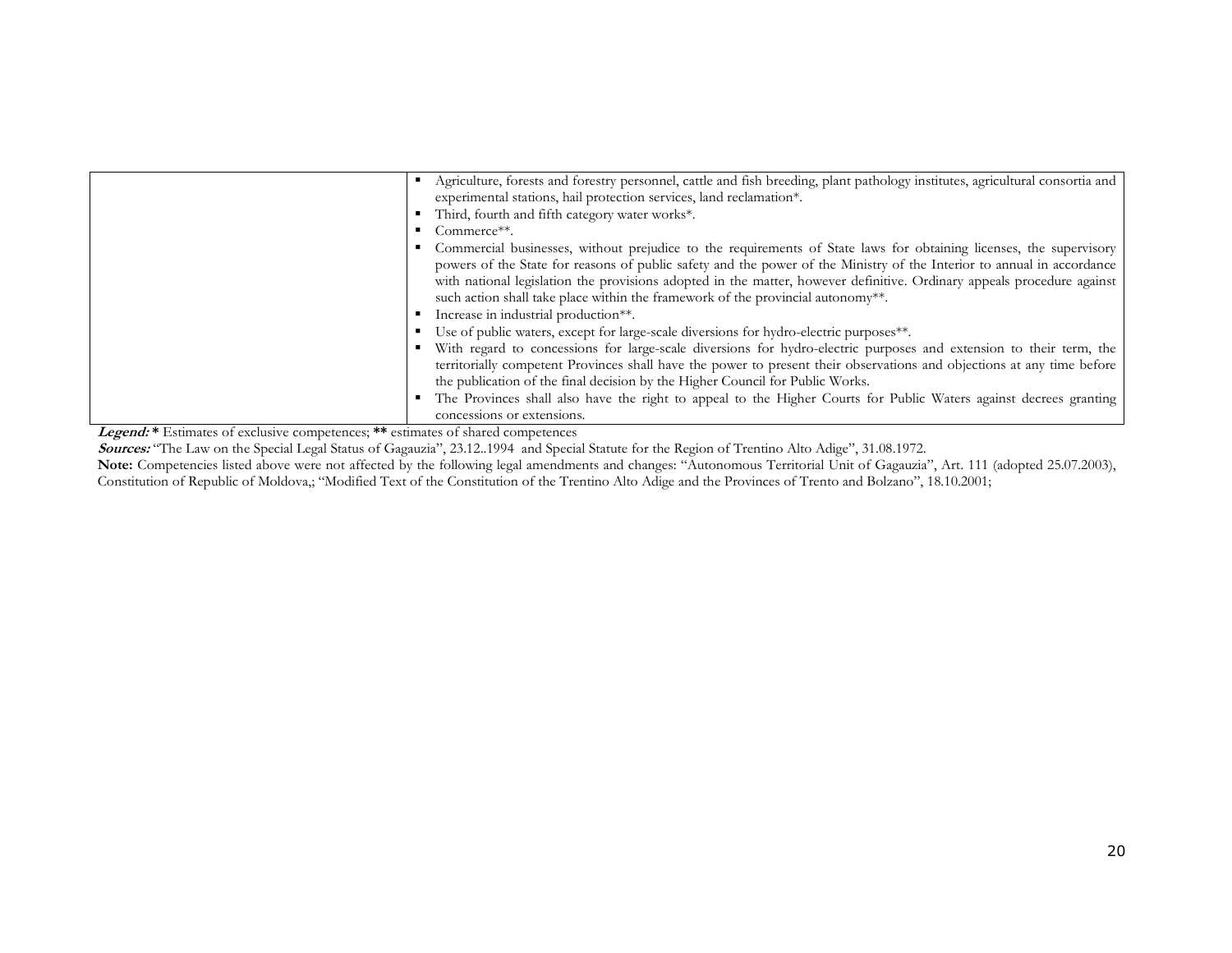# **Appendix IV. List of the 2001 draft amendments to the national legislation proposed by the authorities of the Gagauz Autonomy in the fulfilment of the 1994 autonomy status**

|                  |                        | agreement                                              |
|------------------|------------------------|--------------------------------------------------------|
| <b>Field</b>     | Law                    | <b>Summary of proposed amendment</b>                   |
| Budget and       | Fiscal code            | To introduce, besides the two existing categories of   |
| finance          |                        | taxes (national and local taxes), a new type of 'taxes |
|                  |                        | of autonomous-territorial unit"                        |
| Budget and       | Law on budgetary       | To establish a new budgetary category (besides the     |
| finance          | system and             | existing state and local budgets): 'budget of          |
|                  | budgetary process      | autonomous- territorial unit' and to clarify the       |
|                  |                        | sources of income for this budget. To allow the        |
|                  |                        | approval of this budget with a deficit                 |
| Public utilities | Law on electrical      | To establish a strong control on switching off the     |
|                  | utilities              | electrical utilities by electricity providers          |
|                  |                        |                                                        |
|                  |                        |                                                        |
| <b>Business</b>  | Laws on licensing in   | To provide the executive authorities of the Gagauz     |
| activity         | different fields of    | autonomy with a right to issue licenses in areas of    |
|                  | business activity      | business activity currently regulated by national      |
|                  |                        | ministries                                             |
| Government       | Law on the status of   | To exclude the members of the Peoples' Assembly        |
| and              | local public officials | of the Administrative Territorial Unit (ATU) of        |
| administration   |                        | Gagauzia from the list of officials whose status is    |
|                  |                        | regulated by this law                                  |
| Government       | Law on local public    | To exclude provisions regarding the ATU Gagauzia       |
| and              | administration         | from this law. To ensure that the national cabinet     |
| administration   |                        | does not unilaterally appoint its representative       |
|                  |                        | (prefect) in the autonomy as it does in second-level   |
|                  |                        | administrative-territorial units (judets) and Chisinau |
|                  |                        | municipality                                           |
| Government       | Law on                 | To allow Gagauz authorities to regulate                |
| and              | administrative-        | administrative-territorial organisation inside the     |
| administration   | territorial            | autonomy                                               |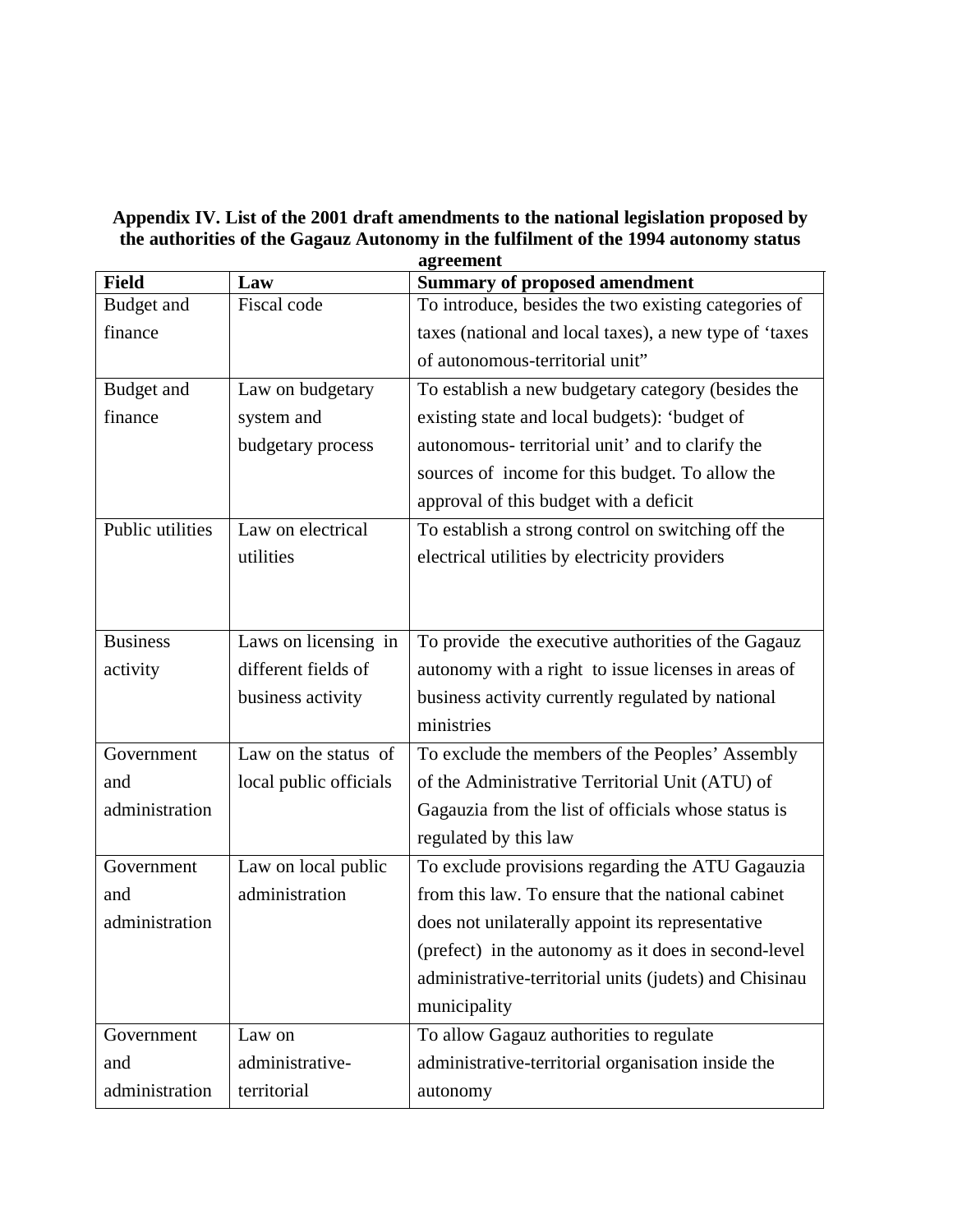|                | organization          |                                                       |
|----------------|-----------------------|-------------------------------------------------------|
| Law            | Law on the Office of  | To elevate the status of Prosecutor's office in       |
| enforcement    | Prosecutor            | Gagauzia. To ensure that prosecutors appointed by     |
|                |                       | the General Prosecutor of the Republic of Moldova     |
|                |                       | in the autonomy are appointed only if their           |
|                |                       | candidature is preliminarily agreed upon with         |
|                |                       | autonomy's authorities                                |
| Property and   | Law on environ-       | To clarify autonomy's competencies over control       |
| privatization  | mental protection     | and exploration of natural resources                  |
|                | Law on property       | To clarify autonomy's competencies over control of    |
|                |                       | public property                                       |
|                | Law on public         | To ensure the autonomy's right to regulate            |
|                | property of adminis-  | privatisation process o on the territory of autonomy' |
|                | trative-territorial   |                                                       |
|                | units                 |                                                       |
|                | Land code             | To allow autonomy's authorities to regulate (by       |
|                |                       | issuing 'local laws') land issues, such as changing   |
|                |                       | the status of lands, regulating the prices for        |
|                |                       | buying/selling the land                               |
| Government     | Law on parties and    | To allow citizens living in the autonomy to form      |
| and            | other socio-political | regional political parties and other socio-political  |
| administration | organi-sations        | organisations. To provide the autonomy's justice      |
|                |                       | department with powers to register political          |
|                |                       | organizations and regulate their activities           |
| Government     | Electoral code        | To provide Gagauz electoral bodies with a greater     |
| and            |                       | degree of control over electoral process and local    |
| administration |                       | referendums                                           |

**Source:** Draft laws presented by the Gagauz autonomy authorities at the OSCE-sponsored seminar 'Chisinau – Comrat: relations between the centre and the region in fiscal-budgetary, state property and legislative adaptation fields', OSCE Mission, Chisinau, 11-12 December 2001.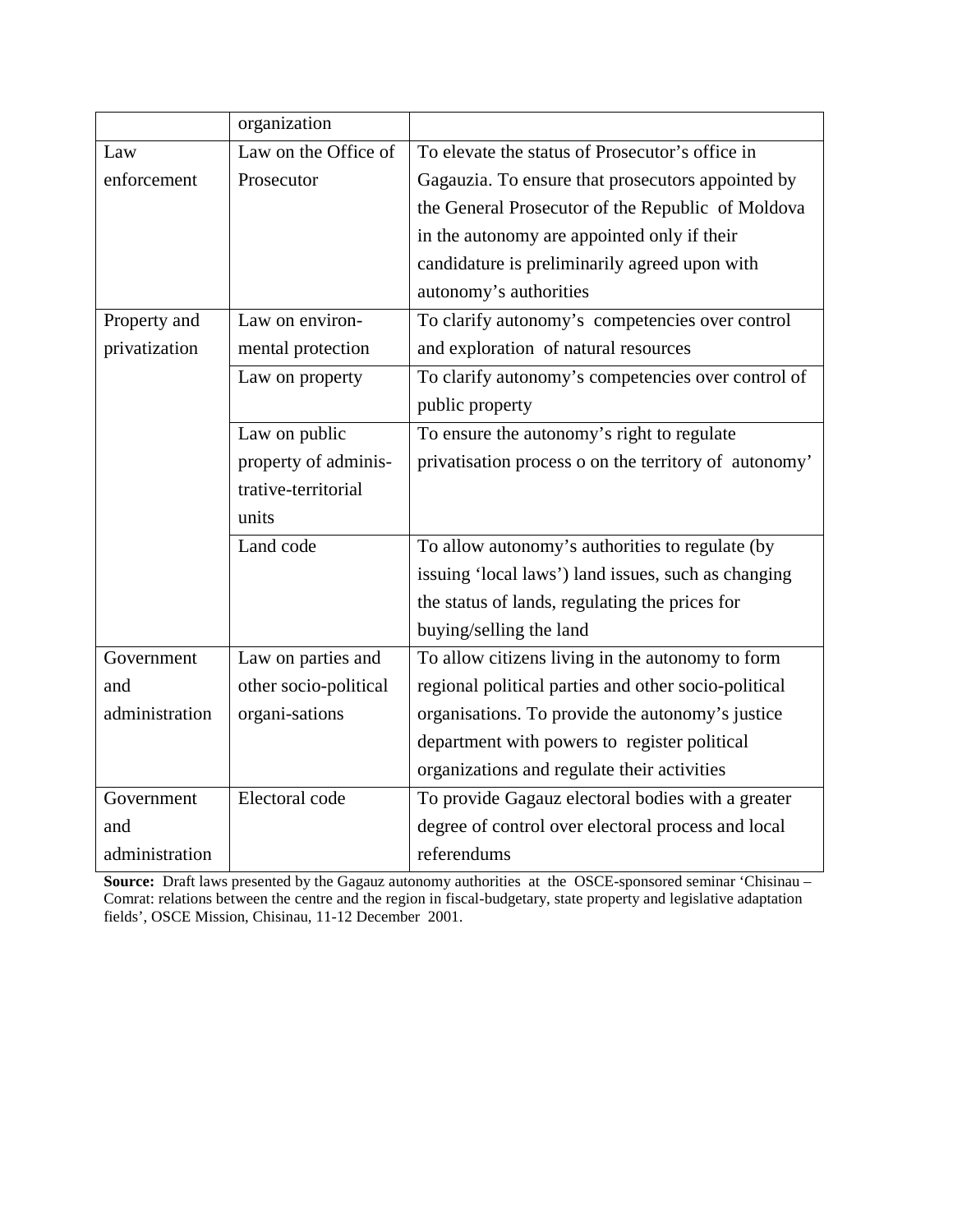### **References**

Botan, I. 2007. The recent elections in Gagauzia and their eventual consequences. Report written for ECMI Project *Enhancing the Gagauzian Autonomy 2006* (funded by Zivik/German MFA). January.

Crowther, W. 1998. Ethnic politics and the post-communist transition in Moldova. 16 *Nationalities papers* 1. March.

Czarnota, A., M. Krygier and W. Sadurski. 2005. *Rethinking the rule of law after communism*. Budapest: Central European University Press.

Darden, K.A. 2001. Blackmail as a tool of state domination: Ukraine under Kuchma. 10 *East European Constitutional Review* 2/3: 33-45.

Dixit, A. and S. Skeath. 1999. *Games of Strategy*. New York: Norton and Company.

Galligan, D.J. and M. Kurkchiyan. 2003. *Law and informal practices: the post-communist experience*. Oxford: Oxford University Press

Hale, H.E. 2003. Explaining machine politics in Russia regions: economy, ethnicity, and legacy. 19 *Post Soviet Affairs* 3: 228-263.

Ionita, V. 2006. Cadrul general al finanțelor publice locale. In IDIS "Viitorul" *Descentralizarea: elementele unui model.* Chisinau: Editura TISH: 103-119.

Järve, P. 2008. Gagauzia and Moldova: experiences in power-Sharing. In *Settling selfdetermination disputes: complex power-sharing in theory and practice*, eds. M. Weller and B. Metzger. Leiden: Brill.

King, C. 1997. Minorities policy in the post-Soviet republics: the case of Gagauzia. 20 *Ethnic and Racial Studies* 4: 738-756.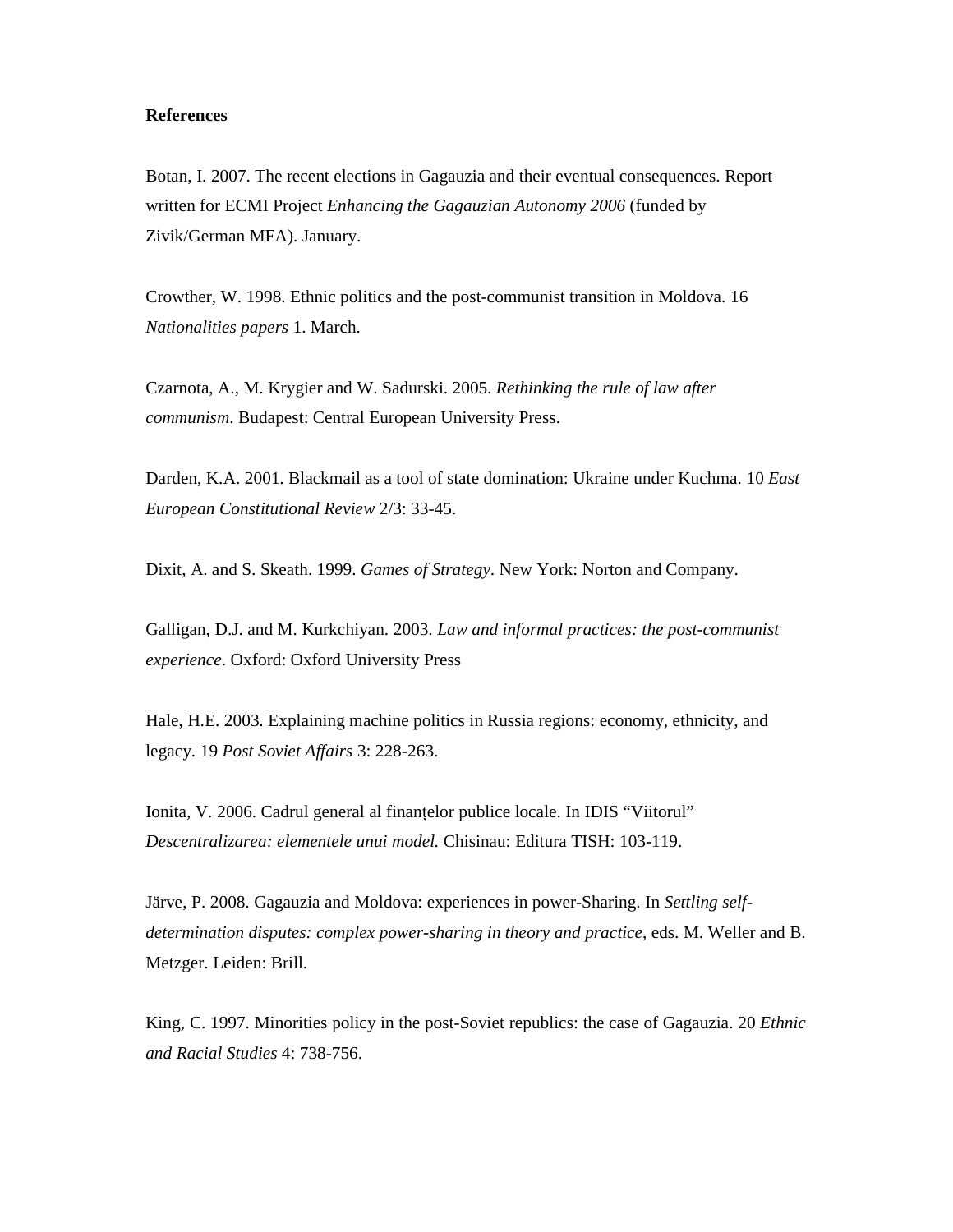Kolstø, P. 2002. *National integration and violent conflict in post-Soviet societies: the cases of Estonia and Moldova*. Lanham: Rowman and Littlefield

Lustick, I. 1979. Stability in deeply divided society: consociotionalism versus control. *World Politics* 31: 325-344.

------ 1987. Israeli state-building in the West Bank and Gaza Strip: theory and practice. 41 *International Organisation* 1: 151-171.

Maravall, J.M. and A. Przeworski. 2003. *Democracy and the rule of law*. Cambridge: Cambridge University Press.

McGarry J. and B. O'Leary. 1993. *The politics of ethnic conflict regulation: case studies of protracted ethnic conflicts*. London, New York: Routledge.

McMann, K. 2006. *Economic autonomy and democracy*. New York and London: Cambridge University Press.

Nesterova, O. 2007. Meditsinskii polis za poltseny. Logoss-Press 35 (723). 28 September.

Neukirch, C. 2002. Autonomy and conflict-transformation: the Gagauz territorial autonomy in the Republic of Moldova. *Minority Governance in Europe*, ed. K. Gal. Budapest: Open Society Institute.

Norris, P. 2007. *Driving democracy: do power-sharing regimes work?* New York, Cambridge: Cambridge University Press.

Osoian, I. 2007. Financial autonomy of Gagauzia. *Report*. Flensburg: European Centre for Minority Issues. December.

Protsyk, O., I. Bucataru and A. Volentir. 2008. *Party competition in Moldova: ideology, organization, and approaches to ethno-territorial conflicts*. Chisinau: Moldova State University.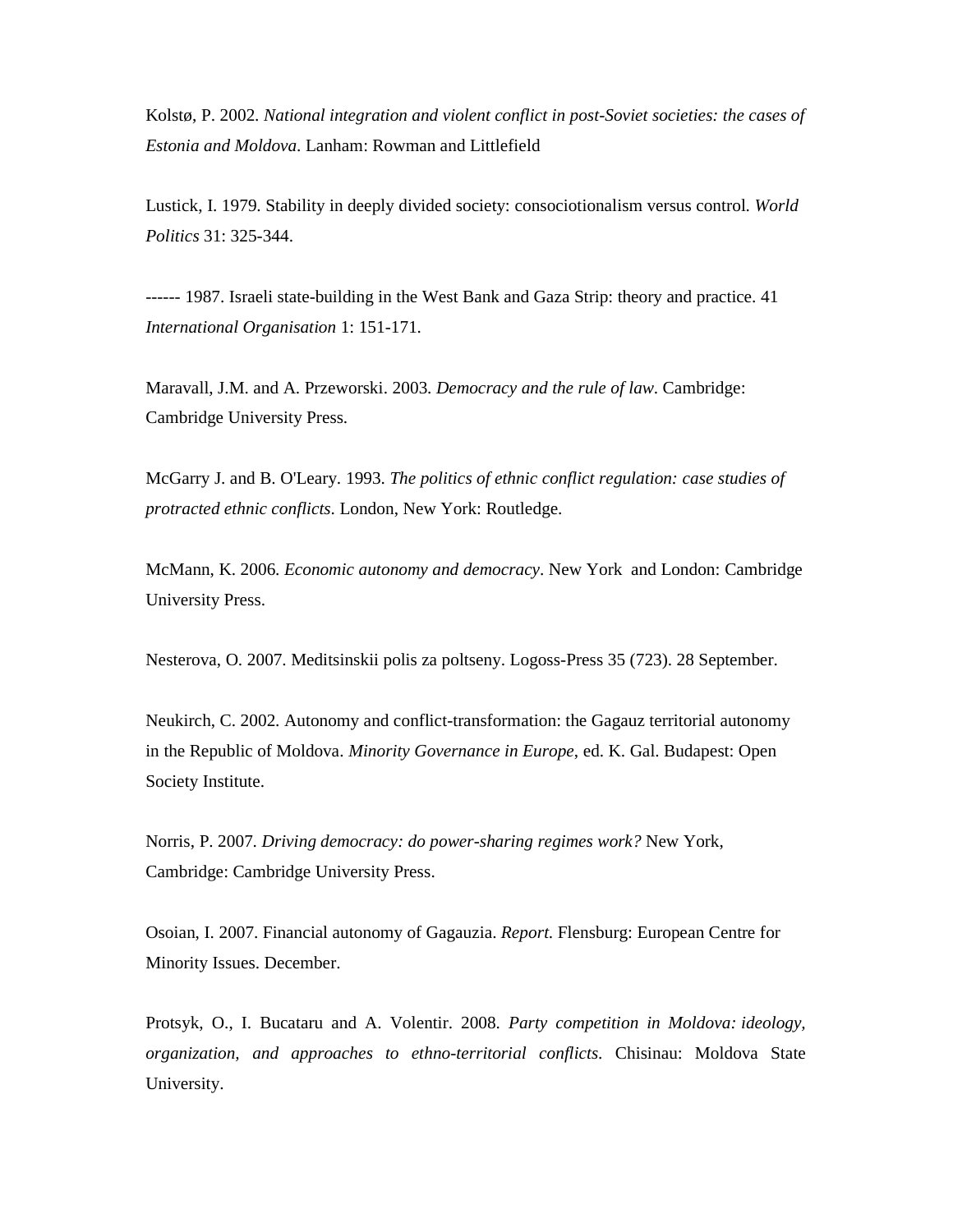Roeder*,* P.G. *2007. Where nation-states come from: institutional change in the age of nationalism*. Princeton: Princeton University Press.

Roeder, P.G and D. Rothchild. 2005. *Sustainable peace. Power and democracy after civil wars*. New York: Cornell University Press.

Roper, S.D. 2001. Regionalism in Moldova: the case of Transnistria and Gagauzia. *Regional and Federal Studies* 11(3): 101-122.

Rothchild, D. and P.G. Roeder 2005. Power sharing as an impediment to peace and democracy. In *Sustainable peace: power and democracy after civil wars*, eds. P.G. Roeder and D. Rothchild. New York: Cornell University Press.

Suksi, M. 1998. *Autonomy: applications and implications*. The Hague, London, Boston: Kluwer Law International.

Thompson, P. 1998. The Gagauz in Moldova and their road to autonomy. In *Managing diversity in plural society: minorities, migration and nation-building in post-communist Europe*, ed. M. Opalski. Ottawa: Forum Eastern Europe.

Venice Commission. 2002a. Consolidated opinion on the law on modification and addition in the Constitution of the Republic of Moldova in particular concerning the status of Gagauzia. *Opinion* 191/2001, CDL-AD (2002) 20. Council of Europe: Strasbourg. 21 August.

------ 2002b. Draft consolidated opinion on the law on modification and addition in the Constitution of the Republic of Moldova in particular concerning the status of Gagauzia. CDL (2002) 040. Council of Europe: Strasbourg. 4 March.

Webster, J.A. 2005. *Model for Europe? An evaluation of Moldova's autonomy for the Gagauz*. Paper presented at the 2005 World Convention of the Association for the Study of Nationalities. 14-16 April.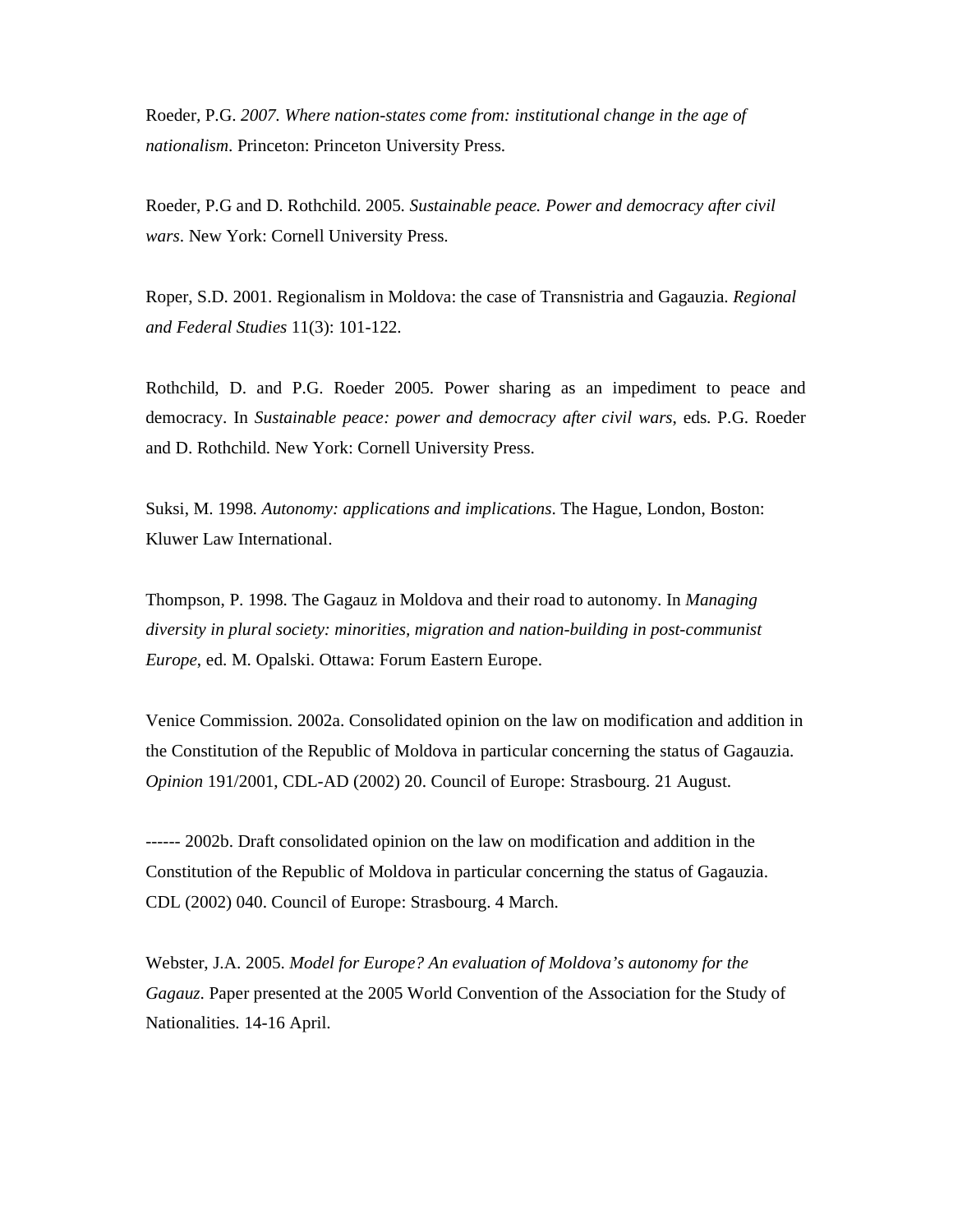Weller, M. and S. Wolff. 2005. *Autonomy, self-governance and conflict resolution. Innovative approaches to institutional design in divided societies.* New York: Routledge, 2005.

Wimmer, A, R. Goldstone, D. Horowitz, U. Joras, and U. Schetter. 2004. *Facing ethnic conflicts: toward a new Realism*. Oxford: Rowman and Littlefield Publishers.

Zaporozhan, V. 2007. Prava obrashnia konstituzioni CYD. Training. European Centre for Minority Issues. Comrat. 14 March.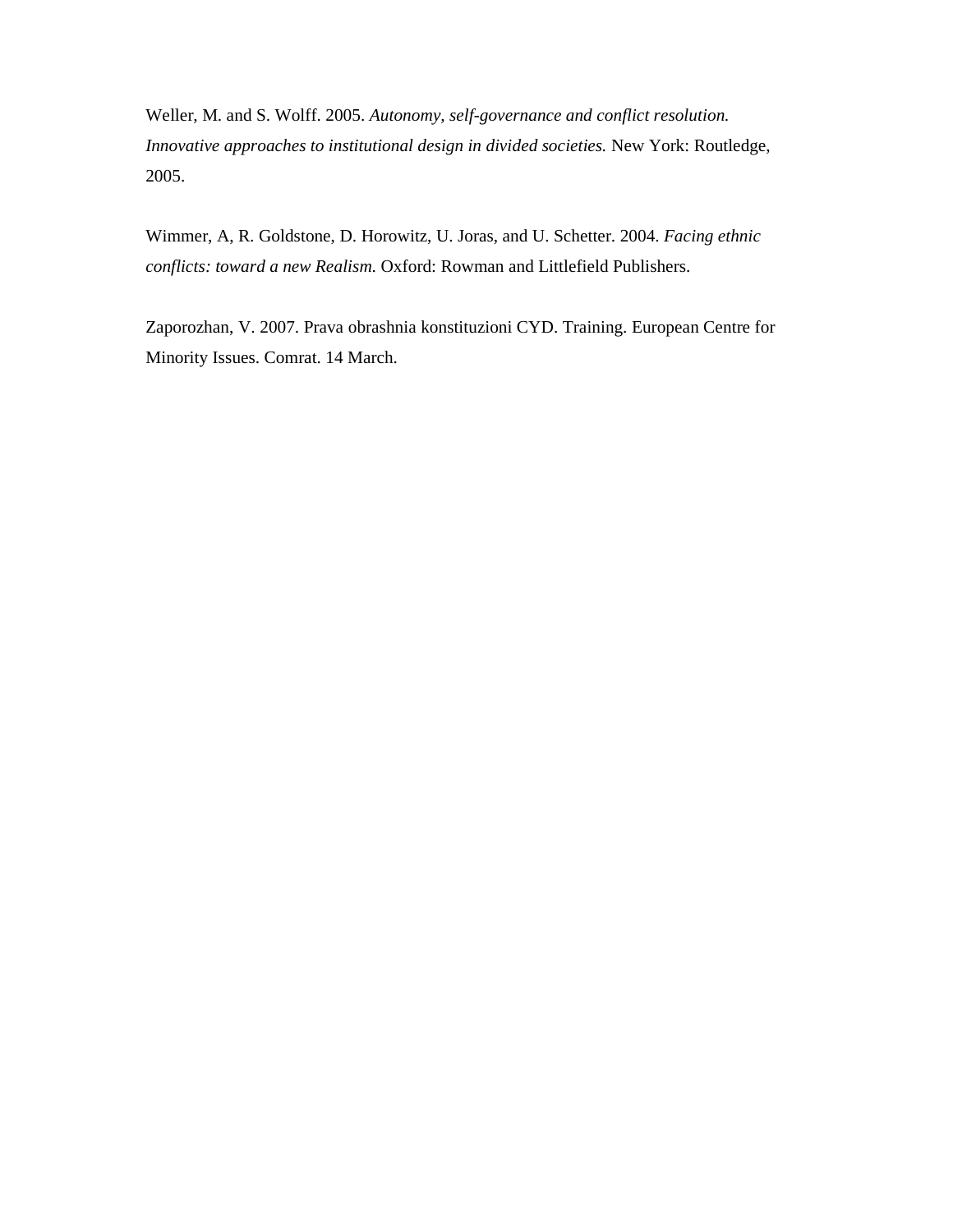1

iiFactors such as the level of international involvement or the intensity of the preceding conflict also play some role in explaining the implementation outcomes in the case of Gagauz autonomy. These issues are not addressed here because they have been already examined elsewhere (Järve 2008; Neukirch 2002).

iii For a widely used taxonomy of the macro-political forms of ethnic conflict regulation see McGarry and O'Leary 1993.

iv Law on the Special Legal Status of Gagauzia. No 344-XIII. 23 December 1994. Chisinau, Moldova.

v The Moldovan constitutional system envisions three types of laws: constitutional, organic and ordinary. The 1994 autonomy law has a status of ordinary law by which amendments can be introduced by the three fifth majority of national parliament (Art. 111).

vi On details of the positioning of Moldovan political parties on minority issues see Protsyk *et al* 2008.

vii Authors' interviews with the officials of legal departments of national parliament and Gagauzian assembly, March 2007.

viii In September 2001 the legislative assembly of Gagauzia, for example adopted resolution stating that the political leadership of Moldova "deliberately does not implement" the resolution of the Moldovan parliament of 23 December 1994. On the Implementation of the Law on the Special Status of Gagauzia, see Jarve 2008, 39.

<sup>ix</sup> For a discussion of the rule of law concept see, for example, Maravall and Przeworski 2003; and Czarnota et al 2005.

x Elites' behavior is a crucial element in explaining inter-group accommodation in a classical version of power sharing theory. For a critical evaluation of different accounts of elite motivation in seeking inter-group accommodation see Lustick 1979.

 $x_i$  The most pronounced instance of escalation of relations between the central authorities and the governor took place in the beginning of 2002. The conflict, however, was a result of the attempt by the recently elected central government to orchestrate a campaign against the governor of Gagauzia with the goal of dismissing him by means of a popular referendum on confidence in the governor. Thus, the governor's confrontational stand was a reaction against the new central government's attempt to install a more loyal candidate as a governor of Gagauzia (Järve 2008).

i The most recent accounts include Roeder 2007; Norris 2007; Roeder and Rothchild 2005; Weller and Wolff 2005; and Wimmer *et al* 2004.